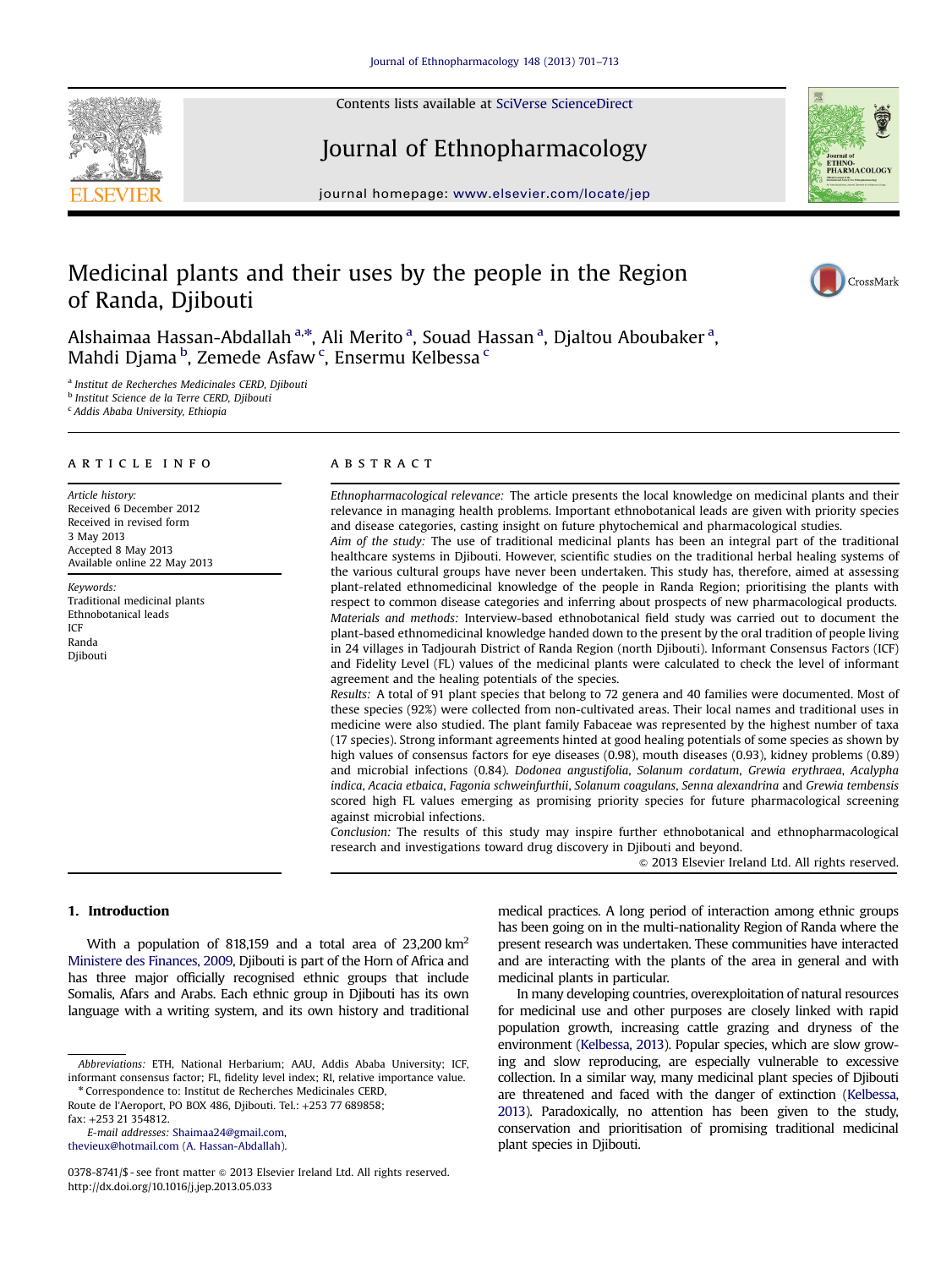In countries where western medicine is inaccessible to the rural population or too expensive with poor community acquiescence, the majority of the inhabitants rely on traditional herbal remedies. The reliance on traditional herbal medicine in such countries has been sustained by the additional fact that most health centres and hospitals are located far away from the rural people, and the communication system is poor. On the other hand, the herbal medicines are affordable, accessible and acceptable to the community. The majority of the population, therefore, resorts to traditional medicine as its primary healthcare systems wherein traditional herbal medicine looms very high ([Fleurentin and Pelt,](#page-11-0) [1982](#page-11-0); [Samuelsson et al., 1991](#page-12-0); [Wondimu et al., 2007](#page-12-0)).

Despite its significant contribution to the society, especially in dealing with serious health problems including new and emerging diseases, Djiboutian traditional herbal medicine has not received the attention it deserves in modern research and development. The study aims at assessing the plant-based ethnomedicinal knowledge used by the people in Randa Region of Djibouti and documentation of the traditional medicinal plants. It also has the additional purpose of preparing the ground for exploring and facilitating the way to new drug discovery by following up the important ethnobotanical leads on traditional medicinal plants of Djibouti.

## 2. Materials and methods

#### 2.1. Study area

An ethnobotanical study was conducted in Tadjourah District of Randa Region in north Djibouti. The location of the study area

centred around  $11.8^\circ$ N latitude,  $42.6^\circ$ E longitude, covering an area of 1191.38  $km^2$  that stretches over an altitudinal range of 400–1799 m a.s.l. The area receives an average annual rainfall of 250–300 mm [\(Nour et al., 2008\)](#page-12-0). Randa Region (Fig. 1) is mostly inhabited by the Afar ethnic communities who live in villages in the vicinity of the forest area.

The population of the study area is composed of villagers who usually depend on forest products for their needs including firewood, building materials and other services including provision of medicinal plants. Most of the inhabitants are farmers while a few of them dwell in the forest. The type of livestock that the people raise depends on the long standing ethnic cultures, but generally they have goats as the main livestock type.

## 2.2. Data collection

The ethnobotanical information on medicinal plants was collected following standard ethnobotanical methods [\(Martin, 1995;](#page-12-0) [Cotton, 1996\)](#page-11-0) mainly through interviewing 184 respondents (117 males and 67 females) chosen by stratified random sampling. For cultural reasons, women could only respond if men gave permission and this explains the lower sample size for females. A semistructured interview guide was used to collect data on local plant names, uses, parts used and the modes of preparation and administration of remedies. Informants were interviewed from July 2010 to February 2011. Eight key informants (traditional herbalists) were consulted to verify the information obtained from the household level and further confirmed by employing selected analytical research tools of ethnobotany [\(Heinrich, 2000](#page-12-0)).



Fig. 1. Location of Randa Region in Djibouti and its villages.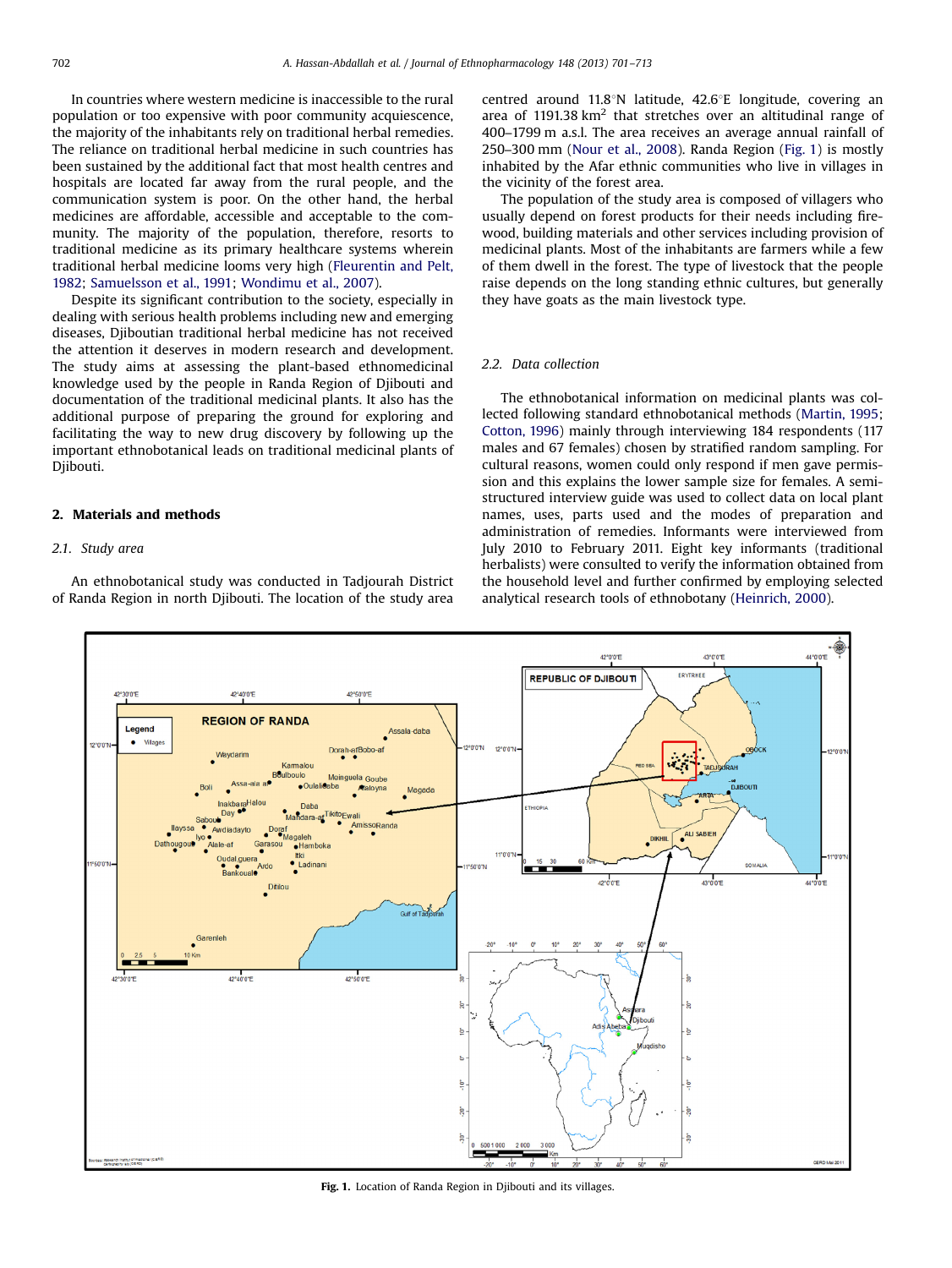Two rounds of ethnobotanical surveys were made with general and key informants (traditional healers) on the plants, ailments treated and applications of medicines. The interview questions relied more on symptoms narrated by informants. To ensure reliability of information, each informant was visited twice. Health practitioners from the "poste de Santé de Day" clinic who were familiar with the socio-demographic and traditional primary healthcare conditions and practices of the study area were consulted to determine the clinical names of some of the ailments that were described by the respondents. The other dispensary "poste de santé de Randa" was in the village of Randa where midwives and caregivers helped in the recognition of the ailments. Relevant literature sources were used to further verify the match between the local names and the conventional medical terms.

Plant identification was carried out by taxonomic experts at the National Herbarium (ETH), Addis Ababa University (AAU) as there was no competent plant taxonomist in Djibouti. The plant specimens were sent to the Addis Ababa University for identification and later the identified voucher specimens were deposited with the Herbarium of Djibouti. The adjacent location with Ethiopia, similarities between the floras and the traditional uses of plant resources were factors of encouragement to get assistance of Ethiopian botanists for Djiboutian plant identification and sharing of related experiences.

# 2.3. Data analysis

Data collected from the field were prepared in Excel spreadsheet software format and tables and graphs were generated. The Informant Consensus Factor (ICF) was calculated for each ailment category to identify the agreements of the informants on the reported cures for the group of diseases [\(Heinrich, 2000;](#page-12-0) [Heinrich](#page-12-0) [et al., 1998\)](#page-12-0). The Fidelity Level (FL) Index [\(Alexiades, 1996;](#page-11-0) [Friedman et al., 1986\)](#page-11-0) was computed to check the relative healing potential of each reported medicinal plant used against human ailments. The fidelity level shows the percentage of informants claiming the use of a certain plant for the same major purpose. This value was calculated for the most frequently reported diseases or ailments [\(Bennett and Prance, 2000\)](#page-11-0). The Relative Importance Value (RI), a measure of the diversity of medicinal applications, was calculated for each medicinal plant cited by informants [\(Heinrich et al., 1998;](#page-12-0) [Bennett and Prance, 2000\)](#page-11-0). The highest possible RI value (2.0) indicates the species with the highest diversity of medicinal use.

#### 3. Results and discussion

# 3.1. Medicinal plants and their status in Randa Region

A total of 91 medicinal plant species belonging to 72 genera and 40 families were recorded. The plant family that turned out contributing more number of medicinal species (17) was the Fabaceae and this was followed by the Lamiaceae (10), Solanaceae (7), Euphorbiaceae (5), Capparidaceae (7) and Boraginaceae (4). The medicinal plants collected from different habitats of the noncultivated areas added up to 96% and the rest were from home gardens. The list of species along with their use in treatment of diseases and the manner of utilisation in herbal medicine is given in [Table 1](#page-3-0).

The fact that most of the medicinal plants were found in noncultivated areas, including the natural vegetation, indicates that there is very little practice of keeping medicinal plants in home gardens and other cultivated premises. The practice of cultivating medicinal plants is not well developed, may be, because settlement has a short history in the area. A further reason may be the fact that the villagers in Randa Region are living not very far from the forest, and that plants used in traditional medicine could still be accessed with relative ease from the nearby natural vegetation. Several studies conducted on medicinal plants in Ethiopia ([Giday](#page-11-0) [et al., 2003\)](#page-11-0) have similarly shown that most medicinal plants were sourced from non-cultivated areas, including the natural vegetation, even where home gardens were well developed. This shows that the bulk of the medicinal plant resources are found outside cultivation, and this observation further provides a major reason why the natural vegetation must be conserved in Diibouti and other countries in order to achieve the dual goals of protecting the vegetation and the species used by communities as integral parts of their biocultural heritages.

A high proportion of the vegetation of Djibouti has been modified by cutting, cultivation, burning and grazing, and hence the original vegetation cover has been significantly reduced in quality and range over time [\(Kelbessa, 2013\)](#page-12-0). These are the major factors threatening medicinal plants. In an assessment on Djibouti forest biodiversity, [Kelbessa \(2013\)](#page-12-0) noted that more than 60% of the Juniperus procera trees which dominate the Day Forest were dead and 20% were on their way to death. The second dominant tree, described as being affected by lack of reforestation and/or establishment in the same report, was the medicinal plant Buxus hildebrandtii. The most worrying issue is the lack of regeneration of both the aforementioned species. Most likely, due to climate change manifested in the form of increased moisture stress, Meclab (Melilotus suaveolens) was not seen in the wild, but was found under cultivation in private gardens. This indicates the existence of a rudimentary tradition of cultivating wild useful plants, particularly when a species becomes rare and posited far away from villages. Simitri (Nepeta azurea) and Canxaxaf (Cometes abyssinica) are barely found in the dry season. Another species, Galqado (Tarchonanthus camphoratus), which used to be widespread in the forest has not been seen with fruits in recent years. The observed trend is one that may ultimately lead the taxa to extinction if things continue in the same way, and this appears to be the most probable scenario.

Invasive species pause yet another threat to the medicinal plants of Djibouti. Thus, the natural vegetation in Randa and some medicinal plants found there are threatened by eminent extinction. Urgent action is, therefore, needed to maximise on-going efforts in constructing water harvesting pools and also to control the propagation of Prosopis spp., since these could prove to be invasive ([Kelbessa, 2013](#page-12-0)) as could be seen from the experience in the "Ambouli Garden" at the outskirts of Djibouti City as well as in the adjacent Afar Region of Ethiopia.

#### 3.2. Vernacular and scientific plant names

The people of Randa are capable of naming and classifying the plants that they have been using for generations. For example, Qas-Cambokto and Qad-Cambokto are names used, respectively, for Hibiscus hildebrandtii and Hibiscus vitifolius. The people gave related local names to the two species belonging not only to the same plant family (Malvaceae) but also the same genus (Hibiscus). The scientific basis of the local nomenclatural systems can be noted from this example. A possible factor underlying the nomenclatural unity is related to the fact that people of Randa Region tend to be traditionalists, having originated from closely related families as a result of following the "absuma" tradition, which says "don't look far, look in your family". In the "absuma" tradition, there is a practice where each man has a promised related bride starting from childhood. This relatedness among the people of Randa has resulted in just one language with a single dialect being spoken to date in the area.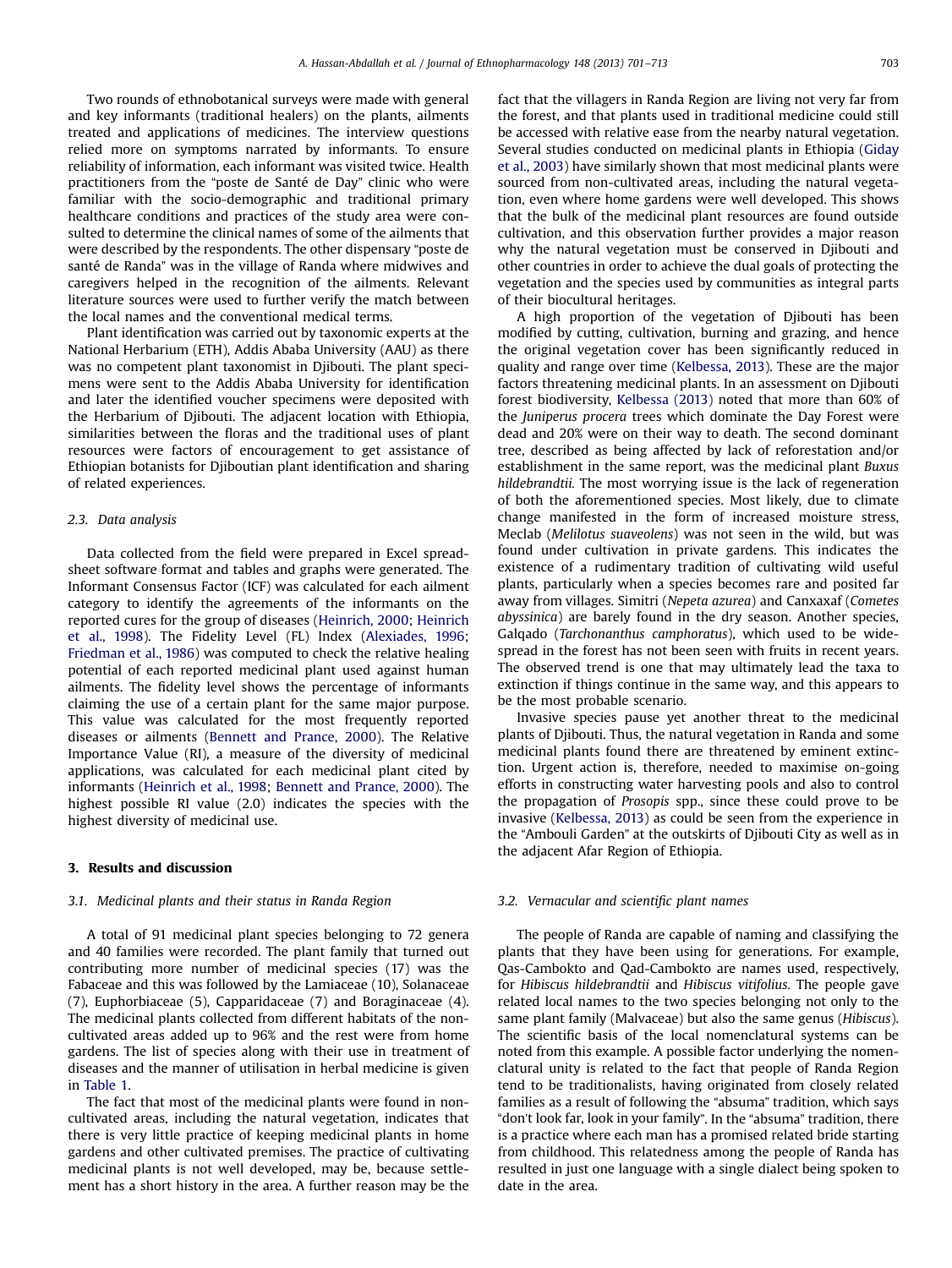## <span id="page-3-0"></span>Table 1

List of the medicinal plants recorded from Randa Region, diseases they were claimed to cure and ways of utilisation.

|                | Voucher# Scientific name                                                | <b>Family name</b>                              | Local name                  | <b>Disease</b>                                                          | <b>Ways of utilisation</b>                                                                                                                                                                                                                                                                                                                               |
|----------------|-------------------------------------------------------------------------|-------------------------------------------------|-----------------------------|-------------------------------------------------------------------------|----------------------------------------------------------------------------------------------------------------------------------------------------------------------------------------------------------------------------------------------------------------------------------------------------------------------------------------------------------|
| 52             | Acacia ehrenbergiana<br>Hayne                                           | Fabaceae                                        | Makqani                     | Injuries<br>Wound<br>infections                                         | Leaf paste is applied topically<br>Leaf paste is applied topically                                                                                                                                                                                                                                                                                       |
| 26             | Acacia etbaica Schweinf. Fabaceae                                       |                                                 | Kasalto                     | Red eyes<br>Eye infections<br>Gastric                                   | Grind the leaves in water and wash the eye<br>Grind the leaves in water and wash the eye<br>Soaking crushed bark and fruits in water                                                                                                                                                                                                                     |
| 29             | Acacia mellifera (Vahl)<br>Benth.                                       | Fabaceae                                        | Makqarto                    | Injuries<br>Whitlow                                                     | and the water is taken orally<br>Leaf paste is applied topically<br>Leaf paste is applied topically                                                                                                                                                                                                                                                      |
|                |                                                                         |                                                 |                             | Haemorrhage<br>Wound<br>infections<br>Angina                            | Leaf paste is applied topically<br>Leaf paste is applied topically<br>Fresh leaves in chewed                                                                                                                                                                                                                                                             |
| 3              | Acacia oerfota (Forssk.)<br>Schweinf.                                   | Fabaceae                                        | Sisakto                     | Burns<br>Food poisoning<br>Infections<br>Wound                          | Heated leaf powder is applied topically<br>Soaking crushed leaves in water and the water is taken orally<br>Grind the leaves in water and wash<br>Leaf paste is applied topically                                                                                                                                                                        |
| 46             | Acacia seyal Del.                                                       | Fabaceae                                        | Qadgento                    | infections<br>Wounds<br>Stomach aches                                   | Leaf paste is applied topically<br>Soaking crushed bark in water for 30 min and                                                                                                                                                                                                                                                                          |
|                |                                                                         |                                                 |                             | Dysentery<br>After abortion                                             | the water is taken orally<br>Soaking crushed bark or root in water and the water is taken orally<br>Soaking bark in water and the water is taken orally                                                                                                                                                                                                  |
| 41             | Acacia tortilis (Forssk.)<br>Schweinf.                                  | Fabaceae                                        | Eqebto                      | Dry coughs<br>Coughs<br>Diphtheria<br>Wounds                            | The plant is applied on burning charcoal and smoke is inhaled nasally<br>The root is applied on burning charcoal and smoke is inhaled nasally<br>Soaking crushed roots in water and the water is taken orally<br>Heated leaves or roots are applied topically or<br>leaves or root paste is applied topically                                            |
| 7              | Acalypha fruticosa Forssk. Euphorbiaceae                                |                                                 | Darmuusa                    | Malaise<br>Wounds<br>Colds                                              | Soaking the crushed plant for 3 h in water and the water is taken orally<br>Leaf paste is applied topically<br>Soaking crushed leaves in water and the water is used as nose drop                                                                                                                                                                        |
|                |                                                                         |                                                 |                             | Fevers<br>Infections<br>Sores<br>Tooth decays<br>Haemorrhage<br>Wound   | Soaking crushed fresh leaves in water and the water is taken orally<br>Leaf paste is applied topically<br>Leaf paste is applied topically<br>Soaking leaves in water and water is used as mouthwash<br>Leaf paste is applied topically                                                                                                                   |
|                |                                                                         |                                                 |                             | infections<br>Skin infections<br>Diphtheria                             | Leaf paste is applied topically<br>Soaking crushed fresh leaves in water and the water is taken orally<br>Soaking crushed fresh leaves in water and the water is taken orally                                                                                                                                                                            |
| 96<br>99<br>30 | Acalypha indica L.<br>Achyranthes aspera L.<br>Aerva javanica (Burm.f.) | Euphorbiaceae<br>Amaranthaceae<br>Amaranthaceae | Horrisa<br>Qadda<br>Oylayto | Ganglions<br>Pruritic<br>Haemorrhage                                    | Leaf paste is applied topically<br>Leaf paste is applied topically<br>Soaking the crushed fresh plant in water and the water is taken orally                                                                                                                                                                                                             |
|                | Schultes                                                                |                                                 |                             | Bone problems<br>(gamra)<br>Renal calculus                              | Soaking the stems in boiled water and the water is appled topically or insert<br>drops in the nose<br>Soaking crushed roots in water and the water is taken orally                                                                                                                                                                                       |
| 69             | Aizoon canariensis L.                                                   | Aizoaceae                                       | Illidubbiyta                | Kidney<br>problems<br>Wounds                                            | Soaking crushed fresh leaves for 12 h in water and the water is taken orally<br>Leaf paste is applied topically                                                                                                                                                                                                                                          |
| 10             | Aloe mcloughlinii<br>Christian                                          | Aloaceae                                        | Qurreyta                    | Laxative<br>Snake bites                                                 | Soaking crushed leaves or branches or stems in water for 12 h and the water<br>is taken orally<br>Soaking crushed stems for 12 h in water and the water is taken orally                                                                                                                                                                                  |
|                |                                                                         |                                                 |                             | Eye infections<br>Eye problems<br>Conjunctivitis                        | Soaking fresh leaves in water and the water is used as eye drop<br>Soaking fresh leaves in water and the water is used as eye drop<br>Soaking fresh leaves in water and the water is used as eye drop                                                                                                                                                    |
| 68             | Alternanthera pungens<br>Kunth.<br>Argemone mexicana L.                 | Amaranthaceae<br>Papaveraceae                   | Qaskena                     | Furuncles<br>Skin infections<br>Wounds                                  | Leaf paste is applied topically<br>Soaking fresh leaves in water and the water is used as shower bath<br>Leaf paste is applied topically                                                                                                                                                                                                                 |
| 16<br>25       | Aristolochia bracteolata<br>Lam.                                        | Aristolochiaceae Suqsuuqi                       | Bangi                       | Angina<br>Laxative                                                      | Soaking crushed fresh leaves in water and the water is taken orally<br>Soaking crushed fresh leaves and fruits in water and the water is taken<br>orally                                                                                                                                                                                                 |
|                |                                                                         |                                                 |                             | Tooth decays<br>Diphtheria<br>Pains<br>Ganglions<br>Snake bites<br>Ears | Fresh leaves in chewed<br>Soaking crushed fresh leaves in water and the water is taken orally<br>Soaking crushed fresh leaves in water and the water is taken orally<br>Leaf paste is applied topically<br>Soaking crushed fresh leaves in water and the water is taken orally<br>Soaking crushed leaves in water and the water insert drops in the ears |
| 32             | Balanites aegyptiaca (van Balanitaceae<br>Tieghem) Blatter              |                                                 | Udda                        | Wounds<br>Haemorrhage<br>Tuberculosis                                   | Leaf paste is applied topically<br>Leaf paste is applied topically<br>Soaking crushed roots in water and the water is taken orally or insert the<br>drops in the nose                                                                                                                                                                                    |
| 14             | Balanites rotundifolia<br>(van Tieghem) Blatter                         | Balanitaceae                                    | Alayto                      | Laxative                                                                | Soaking crushed fresh leaves in water for one hour and the water is taken<br>orally                                                                                                                                                                                                                                                                      |
|                |                                                                         |                                                 |                             | <b>Diabetes</b><br>Fevers                                               | Soaking crushed fresh leaves in water and the water is taken orally                                                                                                                                                                                                                                                                                      |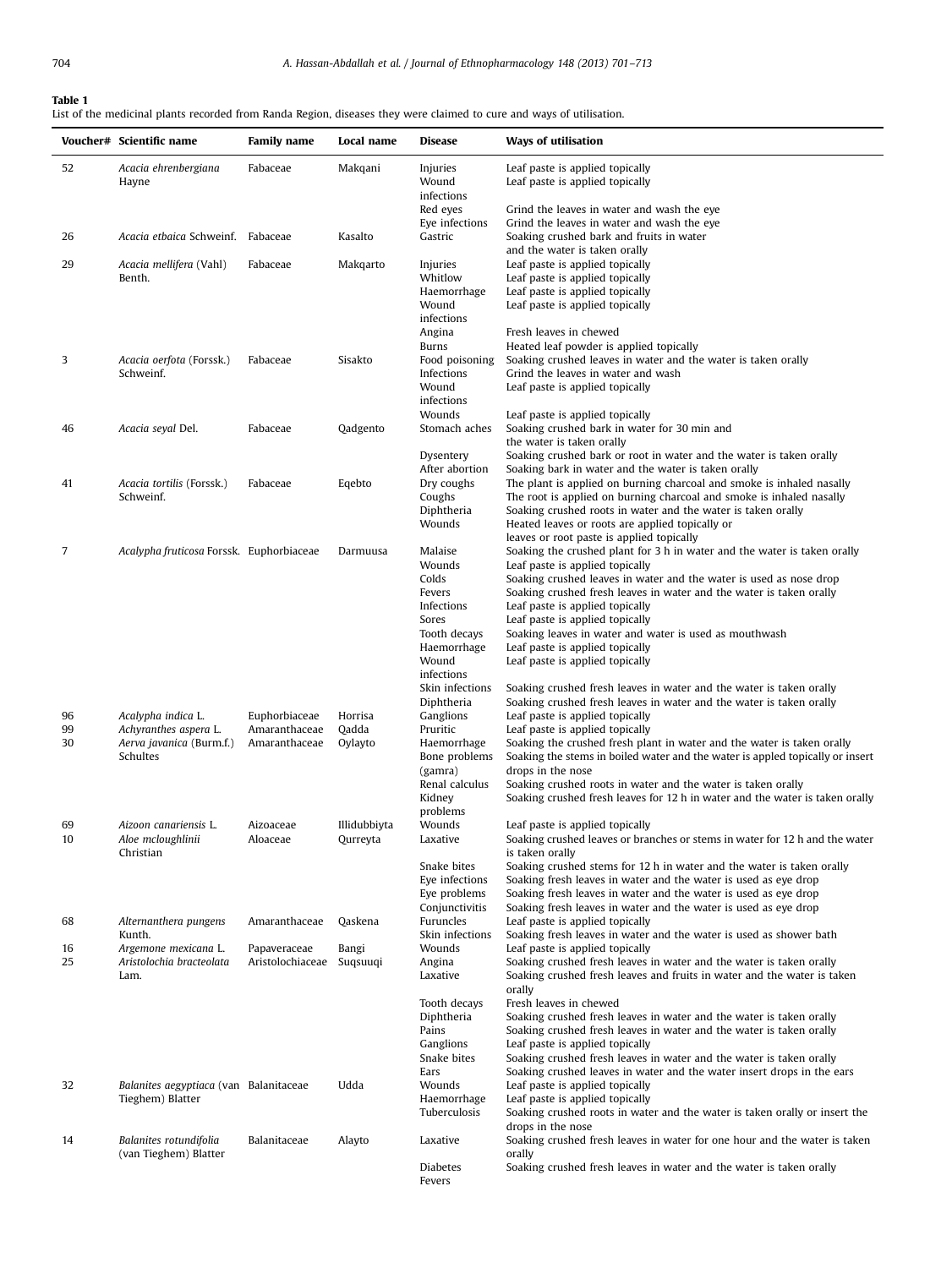# Table 1 (continued )

|           | Voucher# Scientific name                                                  | <b>Family name</b>               | Local name             | <b>Disease</b>                                                                             | <b>Ways of utilisation</b>                                                                                                                                                                                                                                                                                                                                                                                           |
|-----------|---------------------------------------------------------------------------|----------------------------------|------------------------|--------------------------------------------------------------------------------------------|----------------------------------------------------------------------------------------------------------------------------------------------------------------------------------------------------------------------------------------------------------------------------------------------------------------------------------------------------------------------------------------------------------------------|
|           |                                                                           |                                  |                        | Gastric<br>Jaundice                                                                        | Leaf and branch powder are sprinkled on burning charcoal and smoke is<br>inhaled nasally or Soaking crushed fresh leaves and fruits in water and the<br>water is taken orally<br>Soaking crushed fresh leaves and bark in water and the water is taken orally<br>Branch powder is sprinkled on burning charcoal and smoke is inhaled<br>nasally or soaking crushed fresh leaves and fruits in water and the water is |
|           |                                                                           |                                  |                        | Malaria<br>Whitlows<br>Parasites<br>Side aches                                             | taken orally<br>Soaking crushed fresh fruits in water and the water is taken orally<br>Leaf paste is applied topically<br>Soaking crushed fresh leaves in water and the water is taken orally<br>Soaking crushed fresh leaves in water and the water is taken orally                                                                                                                                                 |
| 91        | Barleria homoiotrichia C. Acanthaceae<br>B. Clarke                        |                                  | Gansalto               | Back pains                                                                                 | Soaking crushed fresh leaves in boiled water and the water is taken orally                                                                                                                                                                                                                                                                                                                                           |
| 4         | Becium filamentosum<br>(Forssk.) Chiov                                    | Lamiaceae                        | Dowdowya               | Snake bites                                                                                | Leaf paste is applied topically                                                                                                                                                                                                                                                                                                                                                                                      |
| 80        | Blepharis edulis (Forssk.)<br>Pers.                                       | Acanthaceae                      | Yamarukto              | Siatic nerves                                                                              | Soaking crushed fresh leaves and roots in water and the water is taken orally                                                                                                                                                                                                                                                                                                                                        |
| 74        | Buxus hildebrandtii Baill.                                                | Buxaceae                         | Gaydarto               | Parasites<br><b>Diabetes</b><br>Infections                                                 | Soaking crushed fresh leaves in water for 6 h and the water is taken orally<br>Soaking crushed fresh leaves in water and the water is taken orally<br>Soaking crushed fresh leaves in water and the water is taken orally                                                                                                                                                                                            |
| 42, 140   | Cadaba farinosa Forssk.                                                   | Capparidaceae                    | Urramoyti              | Sores<br>Wounds                                                                            | Leaf paste is applied topically<br>Leaf paste is applied topically                                                                                                                                                                                                                                                                                                                                                   |
|           |                                                                           |                                  | Xune leyta             | Wounds<br>Haemorrhage                                                                      | Leaf paste is applied topically<br>Soaking leaves in boiled water and apply topically                                                                                                                                                                                                                                                                                                                                |
| 95        | Cadaba glandulosa<br>Forssk.                                              | Capparidaceae                    | Ududdo                 | Menstruation<br>problems                                                                   | Soaking crushed fresh leaves in water for one hour and the water is taken<br>orally                                                                                                                                                                                                                                                                                                                                  |
| 35        | Cadaba rotundifolia<br>Forssk                                             | Capparidaceae                    | Anaagalliyta           | Antibiotic                                                                                 | Soaking crushed fresh leaves in water for 12 h and the water is taken orally                                                                                                                                                                                                                                                                                                                                         |
| 59        | Capparis cartilaginea<br>Decn.                                            | Capparidaceae                    | Xaxaq laynota          | Diphtheria<br>Coughs                                                                       | Soaking crushed fresh leaves in water and the water is taken orally<br>Soaking crushed fresh leaves and bark in water and the water is taken orally                                                                                                                                                                                                                                                                  |
| 97        | Cleome brachycarpa Vahl Capparidaceae<br>ex DC.                           |                                  | Sageeri                | Foot problems                                                                              | Leaf paste is applied topically or boil crushed fresh leaves in water and the<br>water is taken orally                                                                                                                                                                                                                                                                                                               |
| 102       | Cocculus pendulosus (J. R. Menispermaceae Cayyukto<br>& G. Forst.) Diels  |                                  |                        | Headaches                                                                                  | Leaves powder is sprinkled on burning charcoal and smoke is inhaled<br>nasally                                                                                                                                                                                                                                                                                                                                       |
| 49        | Coffea arabica L.                                                         | Rubiaceae                        | Buna                   | Haemorrhage                                                                                | Heat crushed seeds and apply locally                                                                                                                                                                                                                                                                                                                                                                                 |
| 21<br>37  | Cometes abyssinica Wall.<br>Commicarpus squarrosus<br>(Heimerl) Standl.   | Caryophyllaceae<br>Nyctaginaceae | Kanxaxaf<br>Ansaaqadda | Haemorrhage<br>Allergies                                                                   | Heat crushed leaves and apply locally<br>Oil leaf paste is applied topically                                                                                                                                                                                                                                                                                                                                         |
| 66        | Commiphora sp.                                                            | Burseraceae                      | Kurbeyta               | Infections<br>Haemorrhage<br>Laxative<br>Urinary tract<br>problems<br>Diarrhoea<br>Gastric | Oil leaf paste is applied topically<br>Crush resin into powder and apply locally<br>Mix fresh resin in water and the water is taken orally<br>Soaking crushed resin in water and the water is taken orally<br>Soaking crushed bark in water and the water is taken orally<br>Soaking crushed bark in water and the water is taken orally                                                                             |
| 64        | Cordia sinensis Lam.                                                      | Boraginaceae                     | Maderto                | Infection<br>diseases                                                                      | Soaking fresh leaves in water for 30 min and the water is used as shower<br>bath                                                                                                                                                                                                                                                                                                                                     |
| 86<br>48  | Cucumis prophetarum L.<br>Cymbopogon commutatus Poaceae<br>(Steud.) Stapf | Cucurbitaceae                    | Facfacto<br>Dambahu    | Wounds<br>Kidney<br>problems<br>Jaundice<br>Bladder<br>inflammations                       | Leaf paste is applied locally<br>Boiling crushed fresh leaves in water and the water is taken orally<br>Soaking crushed fresh leaves in water and the water is taken orally<br>Boiling crushed fresh leaves in tea                                                                                                                                                                                                   |
| 33        | Dodonaea angustifolia L.f. Sapindaceae                                    |                                  | Gaydarceela            | Infections<br>Sores                                                                        | Leaf paste is applied topically<br>Leaf paste is applied topically                                                                                                                                                                                                                                                                                                                                                   |
| 70        | Dracaena ombet Heuglin Agavaceae<br>ex Kotschyb et Peyritsch              |                                  | Waramali<br>esqerto    | Wounds                                                                                     | Bark paste is applied topically                                                                                                                                                                                                                                                                                                                                                                                      |
| 60        | Euphorbia triaculeata<br>Forssk.                                          | Euphorbiaceae                    | Ingiddaqto             | Laxative                                                                                   | Soaking crushed fresh leaves in water and the water is taken orally                                                                                                                                                                                                                                                                                                                                                  |
| 83        | Fagonia schweinfurthii<br>Hadidi                                          | Zygophyllaceae                   | Urramo                 | Malnutrition,<br>swollen<br>stomach                                                        | Leaf powder is sprinkled on burning charcoal and smoke is inhaled nasally                                                                                                                                                                                                                                                                                                                                            |
| 154<br>81 | Ferula communis L.<br>Gomphocarpus fruticosus<br>$(L)$ R.Brown            | Apiaceae<br>Asclepiadaceae       | Kamuune<br>Qagri aboya | Food Poisoning<br>Skin diseases                                                            | Soaking crushed fresh fruits in water and the water is taken orally<br>Soaking fresh leaves in water for two hours and the water is used as shower<br>bath                                                                                                                                                                                                                                                           |
| 47        | Grewia erythraea<br>Schweinf.                                             | Tiliaceae                        | Cedayto                | Furuncle<br>Diphtheria                                                                     | Root paste mixed with water is applied locally<br>Root paste mixed with water is applied locally                                                                                                                                                                                                                                                                                                                     |
| 53        | Grewia tembensis Fresen. Tilaceae                                         |                                  | Serrekto               | Abscess<br>Furuncle                                                                        | Root paste is applied topically<br>Root paste is applied topically                                                                                                                                                                                                                                                                                                                                                   |
| 17        | Heliotropium<br>aegyptiacum Lehm.                                         | Boraginaceae                     | Amqadda                | Rashes                                                                                     | Soaking crushed fresh leaves in water for 30 min and the water is taken<br>orally                                                                                                                                                                                                                                                                                                                                    |
| 58        | Heliotropium longiflorum<br>(DC.) Burger                                  | Boraginaceae                     | Data amqadda           | Infections<br>Allergies                                                                    | Leaves paste is applied locally<br>Soaking fresh leaves in water for 15 min and the water is used as shower<br>bath                                                                                                                                                                                                                                                                                                  |
| 98        | Hibiscus hildebrandtii<br>Spreg. & Hutch.                                 | Malvaceae                        | Qas-cambokto           | Stomach aches                                                                              | Soaking crushed fresh leaves in water and the water is taken orally                                                                                                                                                                                                                                                                                                                                                  |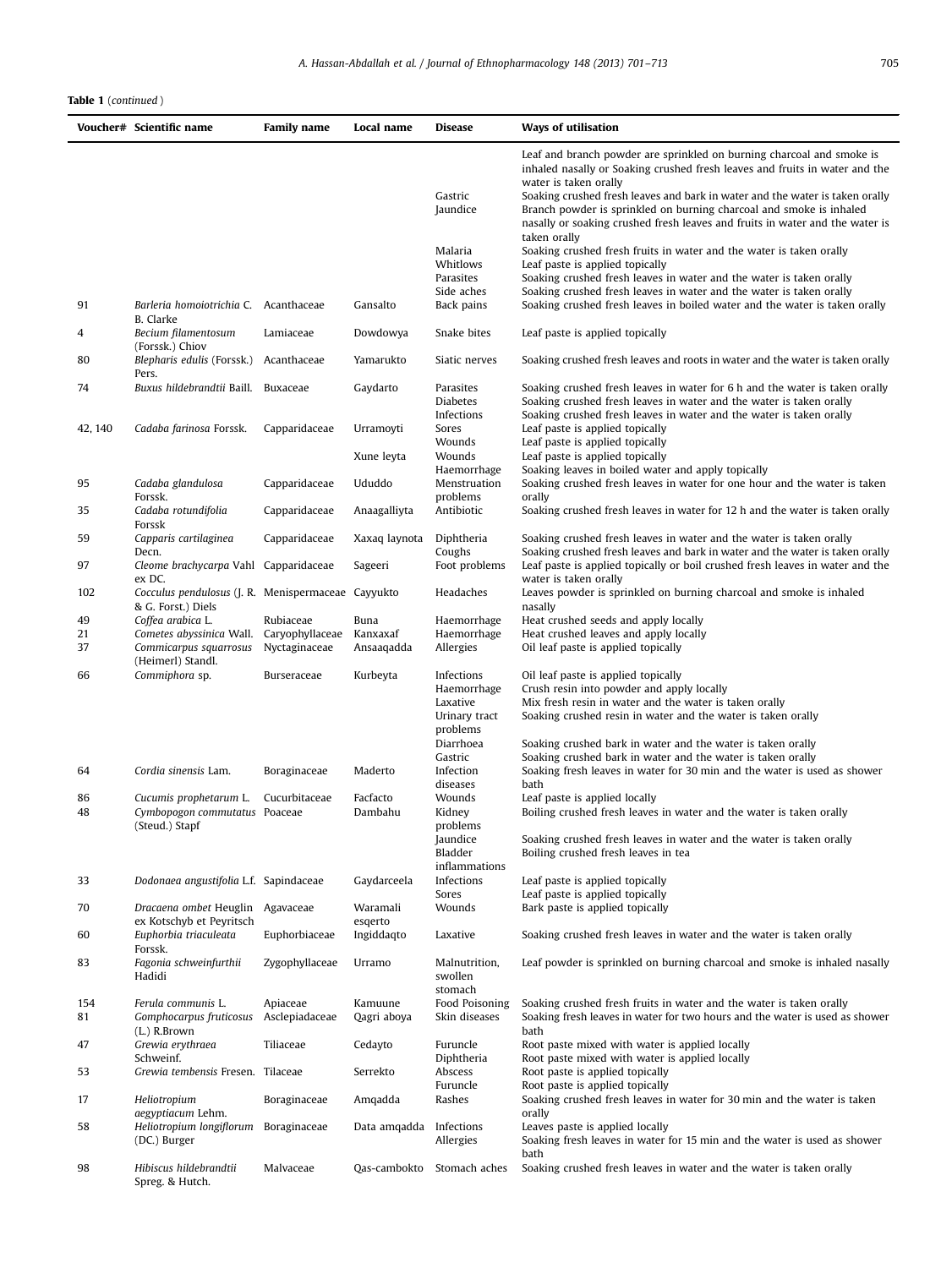## Table 1 (continued )

|           | Voucher# Scientific name                                                  | <b>Family name</b>           | Local name                  | <b>Disease</b>                                                | <b>Ways of utilisation</b>                                                                                                                                                                                                                                                                                                               |
|-----------|---------------------------------------------------------------------------|------------------------------|-----------------------------|---------------------------------------------------------------|------------------------------------------------------------------------------------------------------------------------------------------------------------------------------------------------------------------------------------------------------------------------------------------------------------------------------------------|
| 85, 72    | Hiibiscus vitifolius L.                                                   | Malvaceae                    | Qad-cambokto                | Wounds                                                        | Leaf paste mixed with soil is applied locally                                                                                                                                                                                                                                                                                            |
| 8, 139    | Indigofera articulata<br>Gouan                                            | Fabaceae                     | Garba<br>Ayrobeya           | Allergies<br>Injuries<br>Tuberculosis<br>Haemorrhage<br>Wound | Smooth the hair Leaf paste is applied topically<br>Soaking crushed fresh leaves in water and the water is taken orally<br>Leaf paste is applied topically<br>Soaking crushed fresh leaves in water and the water is taken orally<br>Soaking crushed fresh leaves in water and the water is taken orally<br>Leaf paste is applied locally |
|           |                                                                           |                              | Warabekala                  | infections<br>Injuries<br>Wound<br>infections                 | Leaf paste is applied topically<br>Leaf paste is applied topically                                                                                                                                                                                                                                                                       |
| 107       | Indigofera oblongifolia                                                   | Fabaceae                     | Xacanle                     | Haemorrhage<br>Snakebites<br>Torn foot                        | Leaf paste is applied topically<br>Leaf paste is applied topically<br>Plant paste mixed with oil is applied topically                                                                                                                                                                                                                    |
| 19        | Forssk.<br>Jasminum grandiflorum L. Oleaceae                              |                              | Bisaani xuuga               | Furuncle<br>Allergies                                         | Soaking crushed fresh leaves in water and the water is taken orally<br>Soaking fresh leaves and stems in water and the water is used as shower<br>bath                                                                                                                                                                                   |
| 62<br>57  | Jatropha glauca Vahl<br>Justicia flava (Forssk.)<br>Vahl                  | Euphorbiaceae<br>Acanthaceae | Qaballe caxa<br>Qas caduwto | Ganglions<br>Haemorrhoids<br>Stomach aches                    | Leaf paste is applied topically<br>Soaking crushed fresh leaves in water and the water is taken orally<br>Soaking crushed fresh leaves in water and the water is taken orally                                                                                                                                                            |
| 87        | Lantana viburnoides<br>(Forssk.) Vahl                                     | Verbernaceae                 | Arraba dattos               | Fevers                                                        | Soaking fresh leaves in water and the water is used as shower bath                                                                                                                                                                                                                                                                       |
| 105       | Launaea hafunensis Chiov Asteraceae                                       |                              | Baaxo qaxis                 | Sleeplessness                                                 | Soaking crushed fresh leaves in water for one hour and the water is taken<br>orally                                                                                                                                                                                                                                                      |
| 27        | Lavandula coronopifolia L. Lamiaceae                                      |                              | Dananwada                   | Stomach aches<br><b>Diabetes</b>                              | Soaking crushed fresh leaves in water and the water is taken orally<br>Soaking crushed plants without the leaves in water and the water is taken<br>orally                                                                                                                                                                               |
|           |                                                                           |                              |                             | Sun burns                                                     | Soaking crushed plants without the leaves in water and the water is taken<br>orally                                                                                                                                                                                                                                                      |
|           |                                                                           |                              |                             | Kidney<br>problems<br>Side ache                               | Soaking crushed fresh leaves in water and the water is taken orally                                                                                                                                                                                                                                                                      |
| 92        | Lepidagathis calycina                                                     | Acanthaceae                  | Gandiya                     | problems<br>Gastric                                           | Soaking crushed plants in water and the water is taken orally<br>Soaking crushed fresh leaves in water and the water is taken orally                                                                                                                                                                                                     |
| 90        | Nees<br>Lycium shawii Roem. &                                             | Solanaceae                   | Kakooma                     | Headaches                                                     |                                                                                                                                                                                                                                                                                                                                          |
|           | Schult.                                                                   |                              |                             |                                                               | Mixed powder is sprinkled on burning charcoal and smoke is inhaled nasally                                                                                                                                                                                                                                                               |
| 79        | Maerua triphylla A. Rich.                                                 | Capparidaceae                | Rugaysi                     | Gastric<br>Diphtheria<br>Furuncle                             | Soaking crushed fresh leaves in water and the water is taken orally<br>Soaking crushed fresh leaves in boiled water and the water is taken orally<br>Leaf paste is applied topically                                                                                                                                                     |
| 101       | Melia azedarach L.                                                        | Meliaceae                    | Dat caxa                    | Wound<br>infections                                           | Leaf paste is applied topically                                                                                                                                                                                                                                                                                                          |
| 136       | Melilotus suaveolens<br>Ledeb.                                            | Fabaceae                     | Meclab                      | <b>Diabetes</b><br>Poliomyelitis                              | Soaking crushed whole plant in water and the water is taken orally<br>Oil leaf paste is applied topically or soaking crushed leaves in water and the<br>water is taken orally                                                                                                                                                            |
|           |                                                                           |                              |                             | Against sterility<br>of women<br>Diphtherias                  | Soaking crushed leaves in water and the water is taken orally<br>Soaking crushed leaves in boiled water and the water is taken orally                                                                                                                                                                                                    |
| 9         | Nepeta azurea R.Br. Ex<br>Benth.                                          | Lamiaceae                    | Simitri                     | Kidney diseases<br>Asthma                                     | Soaking crushed leaves in water and the water is taken orally<br>Soaking crushed leaves and stems in water and the water is taken orally                                                                                                                                                                                                 |
| 103, 18   | Ochradenus baccatus Del. Resedaceae                                       |                              | Malboyta<br>Lusali          | <b>Diabetes</b><br>Diphtheria<br>Ganglions                    | Soaking crushed leaves in boiled water and the water is taken orally<br>Soaking crushed leaves in water and the water is taken orally<br>Soaking crushed leaves in water and the water is taken orally                                                                                                                                   |
| 39        | Ocimun basilicum L.                                                       | Lamiaceae                    | Laynoyta                    | Allergies<br>Parasites                                        | Soaking crushed leaves in water and the water is taken orally<br>Soaking crushed leaves in water and the water is taken orally                                                                                                                                                                                                           |
| 93<br>12  | Ocimum spicatum Defl.<br>Olea europaea L. subsp.<br>cuspidata (Wall.ex G. | Lamiaceae<br>Oleaceae        | Bolbolli<br>Wagarto         | Pruritic<br>Gonorrheas                                        | oil leaf paste is applied topically<br>Soaking crushed leaves in water and the water is taken orally or boiling<br>crushed leaves in water and meat and the water is taken orally                                                                                                                                                        |
| 5, 67     | Don) Cif.<br>Orthosiphon pallidus<br>Royle ex Benth.                      | Lamiaceae                    | Abursaafiqi                 | Sun burns<br>Kidney diseases<br>Stomach aches<br>Parasites    | Soaking crushed leaves in water for 12 h and the water is taken orally<br>Soaking crushed leaves in water for 1 h and the water is taken orally<br>Soaking crushed leaves in water for 1 h and the water is taken orally<br>Soaking crushed leaves in water and the water is taken orally                                                |
| 78        | Parkinsonia scioana<br>Chiov.                                             | Fabaceae                     | Ganduwayto<br>Sokocto       | Snake bites<br>Haemorrhage                                    | Soaking crushed leaves in water and the water is taken orally<br>Leaf paste is applied topically                                                                                                                                                                                                                                         |
| 31        | Plicosepalus<br>nummulariifolius<br>(Franch.) Wiens &                     | Loranthaceae                 | Qatute                      | Gastric                                                       | Soaking crushed leaves in water for 2 or 6 h and the water is taken orally                                                                                                                                                                                                                                                               |
| 100<br>71 | Polhill.<br>Plumbago zeylanica L.<br>Psiadia punctulata (DC.)<br>Vatke    | Plumbaginaceae<br>Asteraceae | Gaaruwa<br>Data aximto      | Stomach aches<br>Wounds                                       | Soaking crushed leaves in water and the water is taken orally<br>Leaf paste is applied topically                                                                                                                                                                                                                                         |
| 82        | Ruellia patula Jacq.                                                      | Acanthaceae                  | Xoqto                       | Ear diseases                                                  |                                                                                                                                                                                                                                                                                                                                          |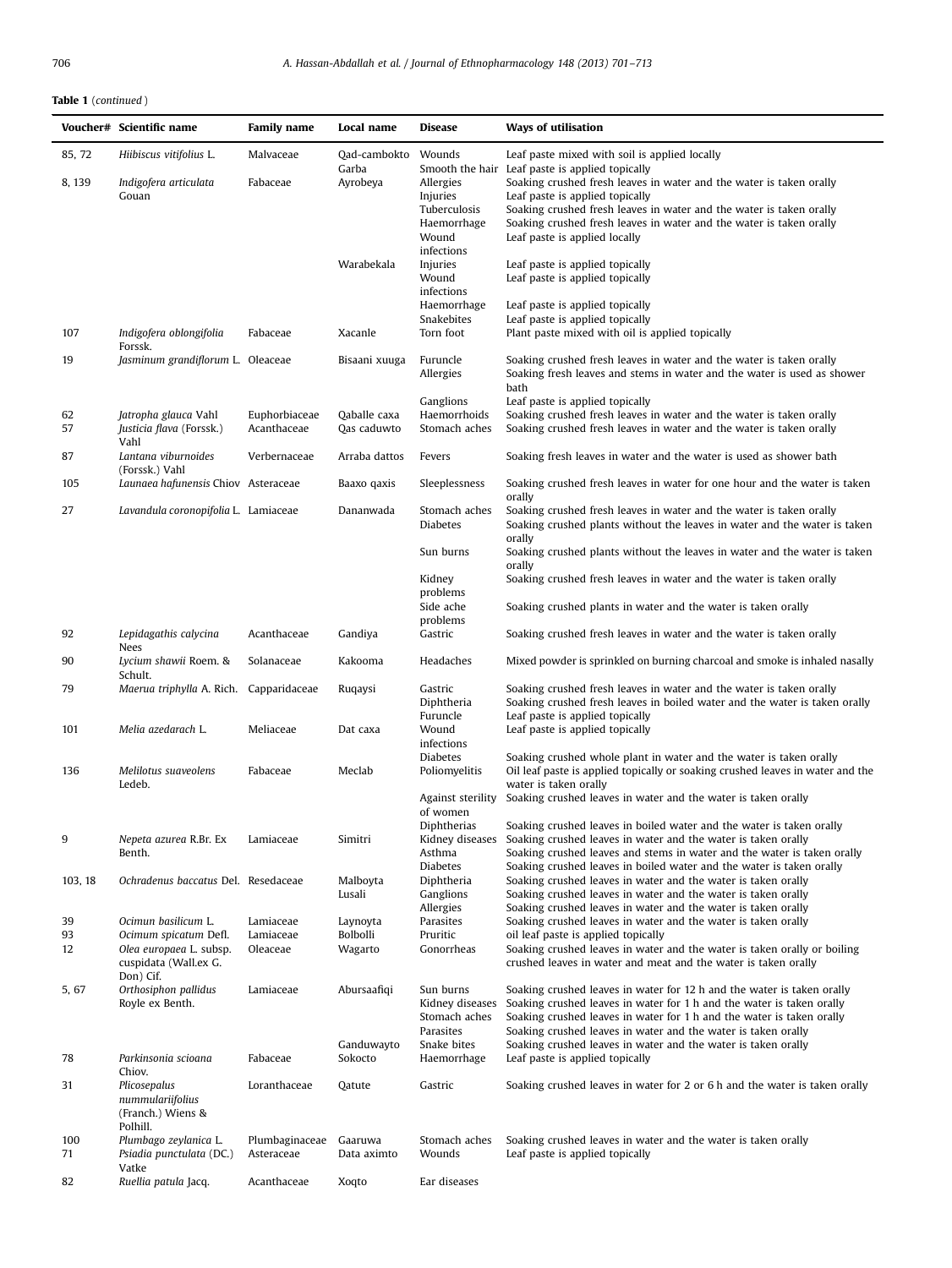Table 1 (continued )

|              | Voucher# Scientific name                                   | <b>Family name</b>                                     | Local name                  | <b>Disease</b>                                                                                                     | <b>Ways of utilisation</b>                                                                                                                                                                                                                                                                                                                                                                                                                                                                                                                                                 |
|--------------|------------------------------------------------------------|--------------------------------------------------------|-----------------------------|--------------------------------------------------------------------------------------------------------------------|----------------------------------------------------------------------------------------------------------------------------------------------------------------------------------------------------------------------------------------------------------------------------------------------------------------------------------------------------------------------------------------------------------------------------------------------------------------------------------------------------------------------------------------------------------------------------|
|              |                                                            |                                                        |                             |                                                                                                                    | Soaking crushed leaves in water for 30 min and the water is applied<br>topically                                                                                                                                                                                                                                                                                                                                                                                                                                                                                           |
| 2<br>63      | Ruta chalepensis L.<br>Seddera arabica (Forssk.)<br>Choisy | Sidaaba<br>Rutaceae<br>Convolvulaceae<br>Data dubnayto |                             | Diphtheria<br>Laxative<br>Furuncles                                                                                | Soaking crushed leaves in water and garlic and the water is taken orally<br>Soaking crushed leaves in water the water is taken orally<br>Leaf paste is applied topically                                                                                                                                                                                                                                                                                                                                                                                                   |
| 89           | Seddera bangshawei<br>Rendle                               | Convolvulaceae                                         | Dalcimagga                  | Vomiting                                                                                                           | Soaking crushed leaves in water for 30 min and the water is taken orally                                                                                                                                                                                                                                                                                                                                                                                                                                                                                                   |
| 94<br>22     | Seddera latifolia Steud.<br>Senna alexandrina Mill.        | Convolvulaceae<br>Fabaceae                             | Eger barra<br>Sanu          | Sun burns<br>Constipation,<br>injuries, skin<br>diseases                                                           | Soaking crushed leaves in water for 30 min and the water is taken orally<br>Leaf paste is applied topically or soaking crushed leaves in water for 30 min<br>and the water is taken orally                                                                                                                                                                                                                                                                                                                                                                                 |
| 13<br>84     | Senna italica Mill.<br>Solanum coagulans<br>Forssk.        | Fabaceae<br>Solanaceae                                 | Sanu<br>Qalullusto          | Laxative<br>Tooth decays                                                                                           | Soaking crushed leaves in water for 30 min and the water is taken orally<br>Leaf paste is applied topically                                                                                                                                                                                                                                                                                                                                                                                                                                                                |
| 38           | Solanum cordatum<br>Forssk.                                | Solanaceae                                             | Calawali                    | Ganglions                                                                                                          | Root paste is applied topically                                                                                                                                                                                                                                                                                                                                                                                                                                                                                                                                            |
| 20           | Solanum incanum L.                                         | Solanaceae                                             | Ombokkogsto                 | Ears<br>Wounds                                                                                                     | Leaf paste is applied topically<br>Leaf paste is applied topically                                                                                                                                                                                                                                                                                                                                                                                                                                                                                                         |
| 34           | Solanum somalense<br>Franch.                               | Solanaceae                                             | Garbaqaddoyta Haemorrhage   | Headaches                                                                                                          | Leaf paste is applied topically<br>Soaking crushed leaves and root in water and the water is taken orally                                                                                                                                                                                                                                                                                                                                                                                                                                                                  |
| $\mathbf{1}$ | Tagetes minuta L.                                          | Asteraceae                                             | Miski                       | Colds<br>Fevers<br>Wounds<br>Injuries<br>Allergies<br>Kidney diseases                                              | Soaking crushed leaves in water for and the water is inserted in the nose<br>Soaking crushed leaves in water the water is taken orally<br>Leaf paste is applied topically<br>Leaf paste is applied topically<br>Leaf paste is applied topically<br>Soaking crushed leaves in water for 30 min and the water is taken orally                                                                                                                                                                                                                                                |
| 54           | Tarchonanthus<br>camphoratus L.                            | Asteraceae                                             | Galqaddo                    | Bladder<br>inflammations<br><b>Diabetes</b>                                                                        | Soaking crushed leaves in water for 30 min and the water is taken orally                                                                                                                                                                                                                                                                                                                                                                                                                                                                                                   |
| 104          | Tephrosia sp.                                              | Fabaceae                                               | Qabal mafaxa                | Dysentery,<br>diarrhoea,                                                                                           | Soaking crushed leaves in water for 1 h and the water is taken orally<br>Soaking crushed leaves in boiled water and the water is taken orally                                                                                                                                                                                                                                                                                                                                                                                                                              |
| 23           | Terminalia brownii<br>Fresen.                              | Combretaceae                                           | Wayboyta                    | bleeding<br>Jaundice                                                                                               | Soaking crushed bark in water and the water is used as shower bath                                                                                                                                                                                                                                                                                                                                                                                                                                                                                                         |
| 135          | Thymus shimperi<br>Ronniger                                | Lamiaceae                                              | Saq-dar                     | Sun burns<br>Fevers                                                                                                | Soaking crushed leaves in water and the water is taken orally<br>Leaf and branch powder are sprinkled on burning charcoal and smoke is<br>inhaled nasally                                                                                                                                                                                                                                                                                                                                                                                                                  |
| 76           | Tragia mixta M. Gilbert                                    | Euphorbiaceae                                          | Ciinisso                    | Colds<br>Parasites<br>Siatic nerves<br>Kidney diseases<br>Stomach aches                                            | Branch powder is sprinkled on burning charcoal and smoke is inhaled<br>nasally, soaking crushed leaves in water and the water is taken orally<br>Soaking crushed leaves or bark in water the water is taken orally<br>Soaking crushed leaves in water for 2 h and the water is taken orally<br>Soaking crushed leaves in tea<br>Oil leaf paste is applied topically                                                                                                                                                                                                        |
| 6<br>11      | Tribulus terrestris L.<br>Withania somnifera (L.)<br>Dunal | Zygophyllaceae<br>Solanaceae                           | <b>Bunkat</b><br>Qubaabulto | Kidney diseases<br><b>Bronchitis</b>                                                                               | Soaking crushed plant in water and the water is taken orally<br>Soaking crushed root in water and the water is taken orally                                                                                                                                                                                                                                                                                                                                                                                                                                                |
| 15           | Ximenia americana L.                                       | Olacaceae                                              | Muxxaqa                     | Haemorrhage<br>Urinary tract<br>infections<br>Headaches                                                            | Root paste is applied topically<br>Soaking crushed root in water the water is taken orally or apply drops in the<br>nose<br>Leaves powder is sprinkled on burning charcoal and smoke is inhaled<br>nasally                                                                                                                                                                                                                                                                                                                                                                 |
|              |                                                            |                                                        |                             | Tuberculosis                                                                                                       | Soaking crushed root in water the water is taken orally or apply drops in the<br>nose                                                                                                                                                                                                                                                                                                                                                                                                                                                                                      |
| 28           | Ziziphus mauritiana Lam. Rhamnaceae                        |                                                        | Kusra                       | Ring worms<br>Angina<br>Wounds<br>Spitting snake<br>Dysentery<br>Snake bites<br>Sun burns<br>Allergies<br>Laxative | Leaf paste is applied topically<br>Leave paste is applied topically<br>Soaking crushed bark in water and the water is taken orally<br>Soaking fresh leaves in water and the water is used as eye wash<br>Soaking crushed leaves in water and the water is taken orally<br>Soaking fresh leaves and stems in water and the water is used as eye wash<br>Soaking crushed leaves and stems in water and the water is taken orally<br>Soaking crushed leaves in water and the water is taken orally<br>Soaking crushed leaves and stems in water and the water is taken orally |
|              |                                                            |                                                        |                             | Haemorrhage<br>Eye infections                                                                                      | Leaf paste without water is applied locally<br>Soaking fresh leaves and stems in water and the water is used as eye wash                                                                                                                                                                                                                                                                                                                                                                                                                                                   |

In few cases, different local names stood for a single species such as Lusali and Malboyta for Ochradenus baccatus or Abursaafiqi and Ganduwayto for Orthosiphon pallidus. Only few informants can make the difference between these two species and hence most of the villagers did not distinguish the two species, assuming that the names Lusali and Malboyta referred to the same species. Another example is Ayro-Beya (Indigofera articulata), which has a different local name (Warabekala) according to healers. This is perhaps a

secret name used only by healers as a way to conserve and protect the traditional recipes, reminiscent of a form of traditional property rights protection scheme. Many healers in Ethiopia use Geez (an ancient Ethiopian language now extinct from the public domain), not understood by ordinary people, as names for many plants.

A further striking observation involves the use of two different local names that correspond to a single species: Urraamoyti and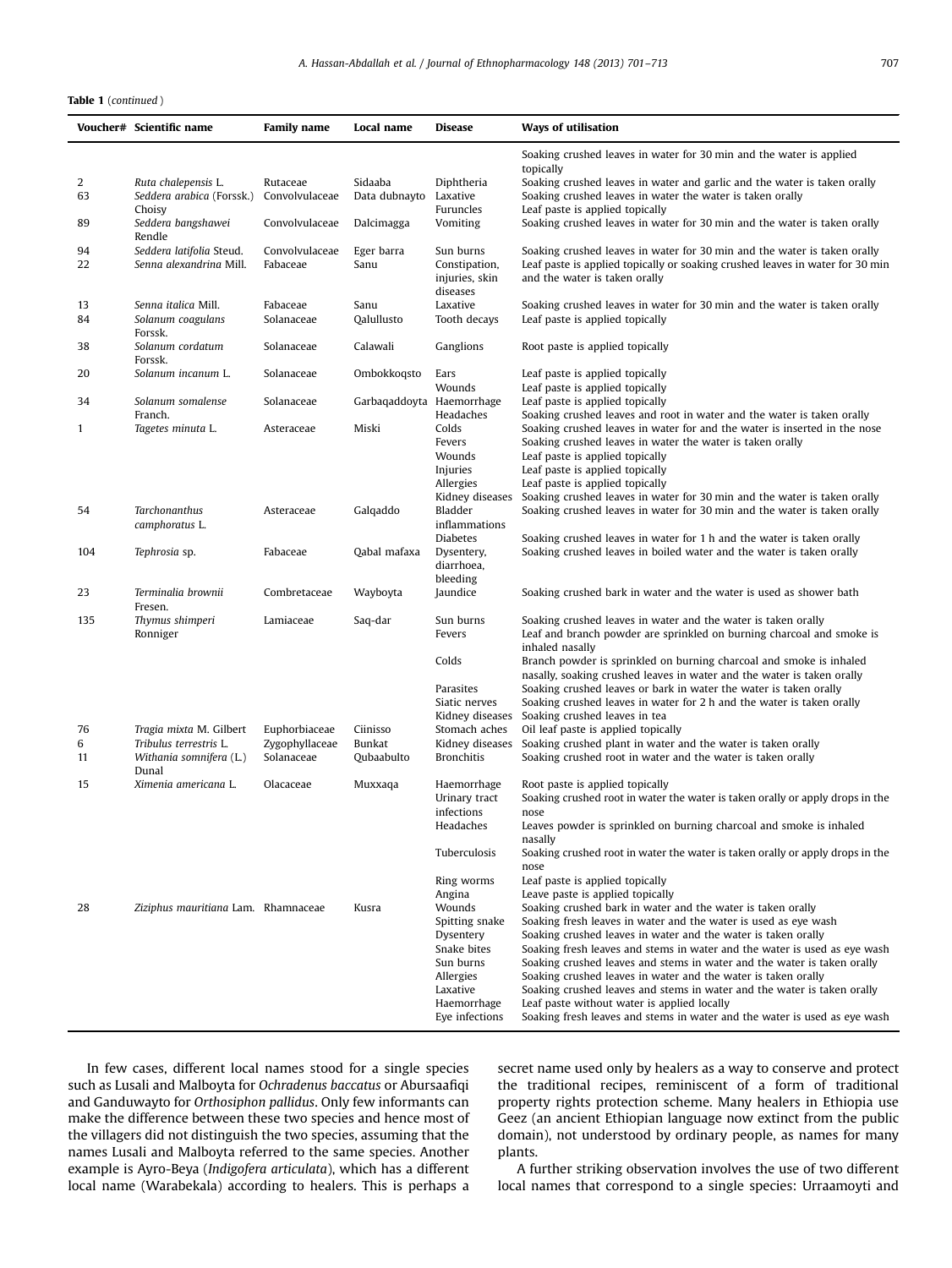Xune-Leyta (for Cadaba farinosa), Garba and Qad-cambokto (for Hibiscus vitifolius). This may be a possible limitation of the local nomenclatural systems as it usually relies on single or few distinguishing features in contrast to that of modern plant taxonomists who tend to use more elaborate taxonomic characters to distinguish plant taxa. Whereas it is noted that similarity in naming related plants, careful checking is in order to minimise chances of ambiguity in future ethnopharmacological study. Also, from the list of local names, it is interesting to note that some plants share nearly the same local names and uses in Ethiopia and Diibouti as in the case of Terminalia brownii, which is called Wayboyta in Diibouti and Weybata/Weyba in Ethiopia. This observation may trigger insights into further investigations on such similarities so that experiences can be widely shared between the two countries.

#### 3.3. Plant parts used of the medicinal plants

The plant parts used for preparation of medicines were leaves, bark, resin, roots, branches, stems, fruits, seeds, all the aboveground parts and the whole plant. Fig. 2 shows that the most frequently utilised plant part was the leaves (92%) followed by the sap/juice (77%). The results are similar to other countries where the preference towards leaves may be due to their abundance compared to other plant parts ([Giday et al., 2003\)](#page-11-0). It may also be due to their efficacy as a result of their role as sites of chemical reactions and in acting as reservoirs for metabolites like photosynthases, exudates and others ([Balick and Cox, 1996](#page-11-0)). The other two main plant parts used were roots and bark, which may be related to the dropping of leaves under drought conditions or the level of concentration of chemicals. The utilisation of roots and to some extent bark for the preparation of medicines could be a worrying issue due to the risk for the survival of the concerned medicinal plants ([Abebe and Ayehu, 1993](#page-11-0)).

Woody plants (trees and shrubs) were the main sources of medicinal plants in terms of the number of species (about 47% of shrubs 41% of trees of total species) followed by 12% of herbs (Fig. 3). The fact that most of the claimed medicinal plants are woody is an indication of their relatively higher abundance in the study area as compared to herbs. This could be explained by the fact that their availability throughout the year (or over decades) rather than the herbs which are short lived as opposed to their efficacy as medicinal plants. This could also be due to grazing by cattle and dryness of the environment, both of which are increasing over time.





Fig. 3. Growth form of the medicinal plants in Randa.

#### 3.4. Mode of preparation of plant medicines

Generally, the plants are used when fresh or dry essentially in the form of a decoction, maceration, infusion, juice, oil paste, powder and sometimes as ash infusion. In all these preparations, there is a standadized maceration (54%) in water prepared with a handful of plant material. Raw and paste material are the second (13%) most used preparation methods. In order to improve the acceptability of certain remedies, which are bitter and taken orally, some additives were frequently used in some cases (3%). Most of the remedies were taken once or twice a day. Almost all medical remedies were based on the preparation of a single plant. Exceptions to this were found in the case of medicine preparation and administration by healers, which may also be partly related to secrecy through camouflage of the identity of the important medicinal plants.

#### 3.5. Administration of medicines

The main administration routes of the remedies were oral (taken by mouth) (40%) followed by poultice (23%) and topical application/bathing (13% and 11%). However, there was a general lack of precision in the determination of the exact amount of doses given to patients. This is related to the diversity in knowledge and skills of the traditional systems, which is most of the time individualised with limited sharing of knowledge on medicinal plants due to many factors.

Few plants were reported with side effects when used in excess such as Ciinisso (Tragia mixta) that gives itchy feelings and Bangi (Argemone mexicana) that is claimed to cause mental instability, which were claimed to have laxative effects and leading to internal haemorrage when used in excess.

#### 3.6. Ailments treated by medicinal plants

The highest number of citations (237) was for microbial infections while the highest ICF value (0.98) was obtained for eye problems. Values for twelve common disease categories are given in [Table 2.](#page-8-0)

It is interesting to note that the lowest ICF value was nil and it concerned plants used against diseases affecting women and skin problems. The results regarding the percentage of informants against each disease category captured further attention ([Fig. 4\)](#page-8-0). More species were cited for general health conditions (pain, allergy, fevers, sunburn, flu, colds, sinusitis, diarrhoea, diabetes) leading with 22.3% followed by microbial infections (18%), digestive tract and wounds (11.6% and 10.6% respectively), skin diseases and blood problems (7.4% each) while the numbers of species cited were 48, 39 and 25 for general health conditions, microbial Fig. 2. Plant parts used as medicine and the number of ailments treated. Fig. 2. Plant parts used as medicine and the number of ailments treated. Fig. 2. Plant parts used as medicine and the number of ailments treated.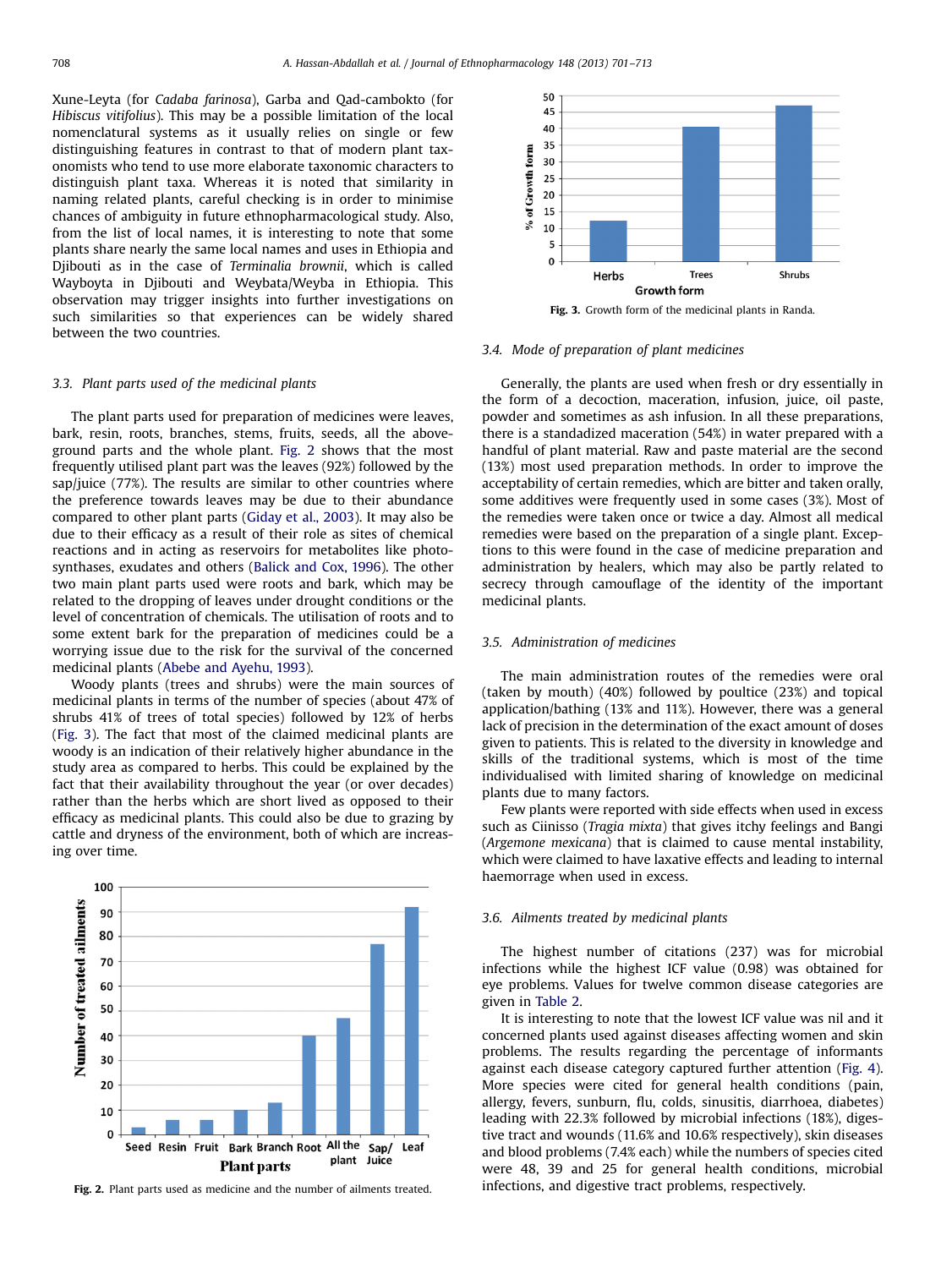#### <span id="page-8-0"></span>Table 2

Informant consensus factor (ICF) by category of diseases. (ICF is the number of use citations in each category minus the number of species used, divided by the number of use citations in each category minus one).

| Category                        | <b>Species</b> | <b>Citations</b> | <b>ICF</b> |
|---------------------------------|----------------|------------------|------------|
| Eye problems                    | 3              | 91               | 0.98       |
| Mouth diseases                  | 3              | 33               | 0.93       |
| Kidney problems                 | 11             | 95               | 0.89       |
| Microbial infections            | 39             | 237              | 0.84       |
| Digestive tracts                | 25             | 123              | 0.80       |
| Wounds                          | 23             | 99               | 0.77       |
| <b>Bites</b>                    | 7              | 25               | 0.75       |
| General conditions <sup>a</sup> | 48             | 167              | 0.71       |
| Head problems                   | 3              | 7                | 0.67       |
| Blood problems                  | 16             | 45               | 0.66       |
| Women                           | 4              | 4                | 0.0        |
| Skin problems                   | 16             | 16               | 0.0        |

<sup>a</sup> General health conditions includes pains, allergies, fevers, sun burns, flu, colds, sinusitis, diarrhoeas, diabetes.



Fig. 4. Percentage of species for each category of diseases.

In addition to microbial infections, one of the major ailments is gastrointestinal complaints related to the problems of the digestive tract, which probably results from the low food quality observed in Randa Region. Vegetables are barely eaten in Randa Region since many households cannot afford them. One of the consequences is the high percentage of constipation (12%), which is one of the most frequently mentioned ailments among the informants. On top of this, the kidney problems found in the area could mainly be due to poor water quality, which is high in inorganic salts (2000–4000  $\mu$ S/cm) [\(Awaleh, 2011](#page-11-0)). Nearly 20% of the medicinal plants recorded in this study are those used against microbial infections. This is related to the high prevalence in Djibouti of infectious diseases, probably caused by poverty and the general unhygienic conditions observed in many parts of Randa Region. Poor prevention systems and resistance to drugs are generally regarded as the two main factors aggravating microbial infections in Djibouti.

# 3.7. Diversity use of medicinal plants

Most of the species were found to have more than a single therapeutic use which means that different plant parts have different uses. Thirty two recorded medicinal plants were cited by three or more informants, which presented more than three therapeutic values ([Table 3\)](#page-9-0). High versatility of medicinal plants could indicate higher diversity of active compounds contained by the species. The data indicated that some plants have more diversified medicinal uses or applications than others. Accordingly, Darmuusa (Acalypha fruticosa) with the highest RI level ( $RI=2$ ) was found to have the highest diversity of medicinal uses (used for the treatments of 13 different ailments) and was described to treat malaise, wounds, colds, fevers, microbial infections, tooth decay, haemorrhage, diphtheria and skin infections. This was followed by Qubaabulto (Withania somnifera) with  $(RI=1.48)$  and Kusra (Ziziphus mauritiana) with  $RI = 1.41$ , which are used against ten and nine ailments respectively. The lowest RI value was down to 0.2 and it referred to 41 different species ([Table 3](#page-9-0)).

#### 3.8. Efficacy of the medicinal plants

Plants which are used in some repetitive fashion are more likely to be biologically active [\(Trotter and Logan, 1986\)](#page-12-0). In order to find therapeutically potent plants for chemical screening, the Fidelity Level values of 38 medicinal plants [\(Table 4](#page-9-0)) cited by three or more informants, acknowledging use against a given ailment category, were used for the analysis of the efficacy of the medicinal plants. There were nine plant species: Gaydarceela (Dodonea angustifolia), Calawali (Solanum cordatum), Cedayto (Grewia erythraea), Horrisa (Acalypha indica), Kasalto (Acacia etbaica), Urraamoyti (Fagonia schweinfurthii), Qalulusto (Solanum coagulans), Sanu (Senna alexandrina), Serekto (Grewia tembensis) with the highest (100%) FL values that proved their good healing potential against a specific disease ([Table 4](#page-9-0)). The least FL value was for Suqsuuqi (Aristolochia bracteolata) with a 7% FL value against insect bites. Comparing the same plant for toothache, the FL value is equal to 65%. This may inform us on the fact that each plant may be specific to a specific ailment despite its use diversity. The species that gave the highest fidelity level values are considered more promising candidate plants for further pharmacological investigations and deserve priority attention. At this juncture it must be underlined that the forest, which is an emblematic environment in Randa and the main reservoir of medicinal plants, must be protected. It has to continue to be the pride of the region and to ensure the continuity of the medicinal plants and the associated ethnomedicinal knowledge of the local communities.

# 3.9. Comparison of some Djiboutian medicinal plants with the literature

Comparison of the pharmacological literature [\(Table 5\)](#page-10-0) published from different countries with the present ethnobotanical data showed that many of the plants have earlier been reported to have activities against specific diseases. Examples include Terminalia brownii used to treat jaundice and Dodonea angustifolia used to treat skin problems. Such observations hinted at the trustworthiness of the claims made by the communities and the healers in Randa Region. Through their indigenous knowledge systems, the communities have been able to keep track of potent medicinal plants from among many others that grew in their environment. Other medicinal plants are used differently in Djibouti when compared with other traditional practices. For example, Heliotropium longiflorum was used against tooth decay in Djibouti but for febril cases in Ethiopia. There are also some species used in Djiboutian traditional medicine such as Indigofera articulata but not mentioned in the literature may be because they have not been successful in other medicinal therapies. Plant species that are widely used as remedies for treating microbial infections were compared with information obtained from the pharmacological literature and described in [Table 5.](#page-10-0)

#### 4. Conclusions

The forest in Randa Region is important in many ways, including as a reservoir of traditional medicinal plants with potential for the development of modern therapeutics. On the other hand, previous biodiversity studies have identified several problems associated with forest degradation and problems posed by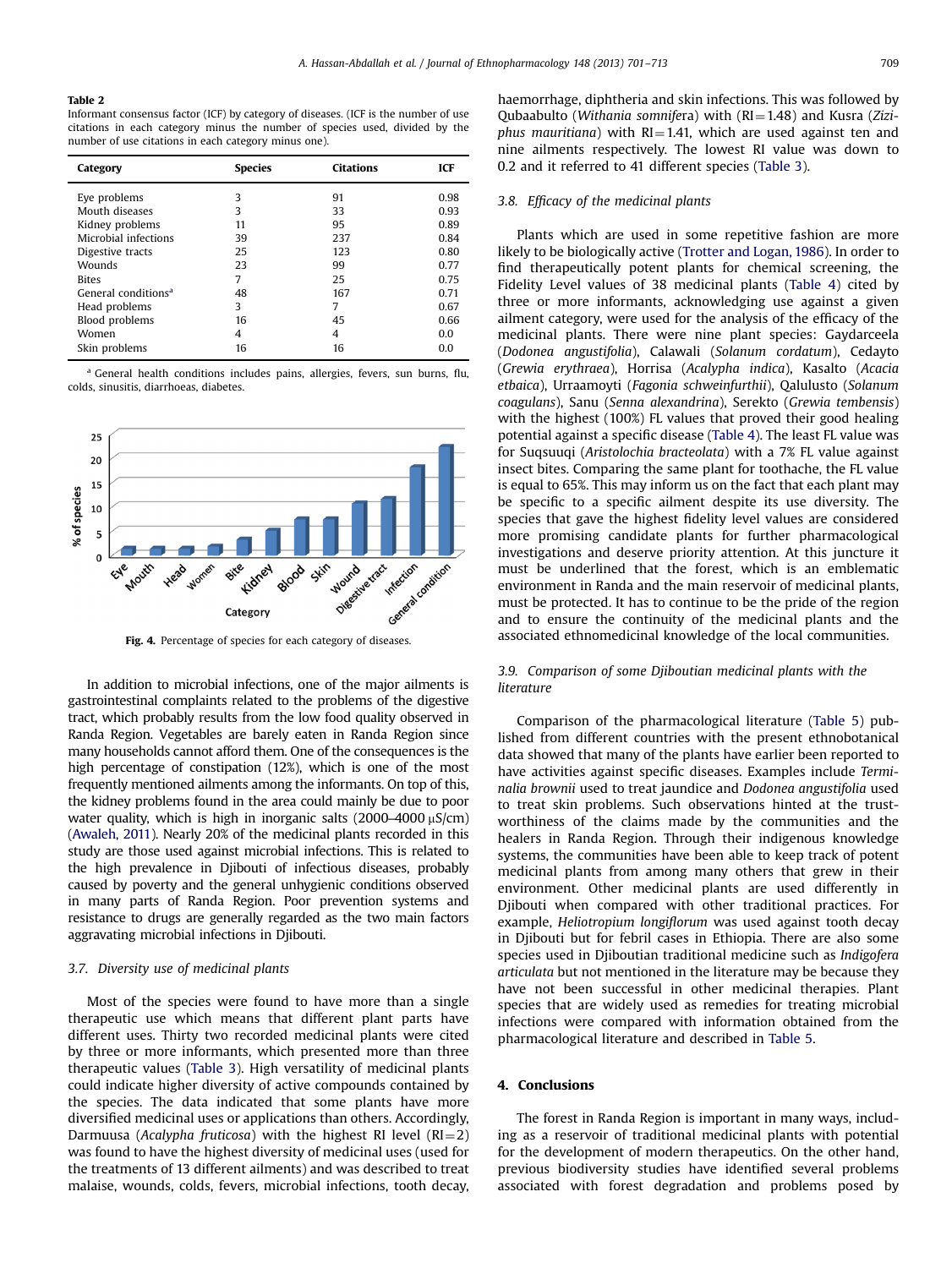J

#### <span id="page-9-0"></span>Table 3

Relative importance (RI) values for Randa medicinal plants used against specific ailments. (RI=NP+NCS where NP is obtained by dividing the number of properties (reported specific ailments) attributed to a species divided by the total number of properties attributed to the most versatile species (species with the highest number of properties). NCS is the number of body systems (ailment categories) treated by a given species divided by the total number of body systems treated by the most versatile species.).

| <b>Scientific names</b>                                                                                                                                                                                                                                                                                                                                                                                                                                                                                                                                                                                                                                                                                                                                                                                                                                     | NP           | <b>NSC RI</b>     |      |
|-------------------------------------------------------------------------------------------------------------------------------------------------------------------------------------------------------------------------------------------------------------------------------------------------------------------------------------------------------------------------------------------------------------------------------------------------------------------------------------------------------------------------------------------------------------------------------------------------------------------------------------------------------------------------------------------------------------------------------------------------------------------------------------------------------------------------------------------------------------|--------------|-------------------|------|
| Acalypha fruticosa                                                                                                                                                                                                                                                                                                                                                                                                                                                                                                                                                                                                                                                                                                                                                                                                                                          | 13/          | 7/7               | 2.00 |
| Withania somnifera                                                                                                                                                                                                                                                                                                                                                                                                                                                                                                                                                                                                                                                                                                                                                                                                                                          | 13<br>10/    | 5/7               | 1.48 |
|                                                                                                                                                                                                                                                                                                                                                                                                                                                                                                                                                                                                                                                                                                                                                                                                                                                             | 13           |                   |      |
| Ziziphus mauritiana                                                                                                                                                                                                                                                                                                                                                                                                                                                                                                                                                                                                                                                                                                                                                                                                                                         | 9/13         | 5/7               | 1.41 |
| Aristolochia bracteolate                                                                                                                                                                                                                                                                                                                                                                                                                                                                                                                                                                                                                                                                                                                                                                                                                                    | $8/13$ 5/7   |                   | 1.33 |
| Commiphora sp.<br>Balanites rotundifolia                                                                                                                                                                                                                                                                                                                                                                                                                                                                                                                                                                                                                                                                                                                                                                                                                    | 11/          | $7/13$ 5/7<br>3/7 | 1.25 |
|                                                                                                                                                                                                                                                                                                                                                                                                                                                                                                                                                                                                                                                                                                                                                                                                                                                             | 13           |                   | 1.27 |
| Aloe mcloughlinii                                                                                                                                                                                                                                                                                                                                                                                                                                                                                                                                                                                                                                                                                                                                                                                                                                           | $6/13$ $5/7$ |                   | 1.18 |
| Solanum somalense                                                                                                                                                                                                                                                                                                                                                                                                                                                                                                                                                                                                                                                                                                                                                                                                                                           | $7/13$ 4/7   |                   | 1.11 |
| Aerva javanica                                                                                                                                                                                                                                                                                                                                                                                                                                                                                                                                                                                                                                                                                                                                                                                                                                              | $5/13$ $5/7$ |                   | 1.10 |
| Acacia mellifera                                                                                                                                                                                                                                                                                                                                                                                                                                                                                                                                                                                                                                                                                                                                                                                                                                            | $6/13$ 4/7   |                   | 1.03 |
| Orthosiphon pallidus, Indigofera articulata, Ruta chalepensis                                                                                                                                                                                                                                                                                                                                                                                                                                                                                                                                                                                                                                                                                                                                                                                               | $5/13$ 4/7   |                   | 0.96 |
| Balanites aegyptiaca                                                                                                                                                                                                                                                                                                                                                                                                                                                                                                                                                                                                                                                                                                                                                                                                                                        | $6/13$ $3/7$ |                   | 0.89 |
| Lavandula coronopifolia                                                                                                                                                                                                                                                                                                                                                                                                                                                                                                                                                                                                                                                                                                                                                                                                                                     | $5/11$ $3/7$ |                   | 0.88 |
| Indigofera articulata                                                                                                                                                                                                                                                                                                                                                                                                                                                                                                                                                                                                                                                                                                                                                                                                                                       | $4/13$ $4/7$ |                   | 0.88 |
| Acacia tortilis, Maerua triphylla, Acacia oerfota                                                                                                                                                                                                                                                                                                                                                                                                                                                                                                                                                                                                                                                                                                                                                                                                           | $5/13$ $3/7$ |                   | 0.81 |
| Acacia ehrenbergiana                                                                                                                                                                                                                                                                                                                                                                                                                                                                                                                                                                                                                                                                                                                                                                                                                                        | $4/13$ $3/7$ |                   | 0.74 |
| Terminalia brownii                                                                                                                                                                                                                                                                                                                                                                                                                                                                                                                                                                                                                                                                                                                                                                                                                                          | $5/13$ $2/7$ |                   | 0.67 |
| Acacia seyal. Argemone mexicana, Capparis cartilaginea, Buxus hildebrandtii, Senna italic, Melia azedarach                                                                                                                                                                                                                                                                                                                                                                                                                                                                                                                                                                                                                                                                                                                                                  | $3/13$ $3/7$ |                   | 0.66 |
| Dodonea angustifolia, Ximenia americana                                                                                                                                                                                                                                                                                                                                                                                                                                                                                                                                                                                                                                                                                                                                                                                                                     | $2/13$ $3/7$ |                   | 0.58 |
| Cymbopogon commutatus                                                                                                                                                                                                                                                                                                                                                                                                                                                                                                                                                                                                                                                                                                                                                                                                                                       | $3/11$ $2/7$ |                   | 0.56 |
| Jasminum grandiflorum, Tribulus terrestris, Melilotus suaveolens, Tagetes minuta, Alternanthera pungens, Grewia tembensis, Nepeta azurea                                                                                                                                                                                                                                                                                                                                                                                                                                                                                                                                                                                                                                                                                                                    | 3/13         | 2/7               | 0.52 |
| Parkinsonia scioana, Tragia mixta, Cucumis prophetarum, Coffea arabica Heliotropium longiflorum, Cadaba farinosa, Tarchonanthus camphoratus, Solanum                                                                                                                                                                                                                                                                                                                                                                                                                                                                                                                                                                                                                                                                                                        | 2/13         | 1/7               | 0.44 |
| cordatum, Cometes abyssinica, Ochradenus baccatus, Solanum incanum, Justicia flava                                                                                                                                                                                                                                                                                                                                                                                                                                                                                                                                                                                                                                                                                                                                                                          |              |                   |      |
| Grewia erythraea Schweinf., Ochradenus baccatus, Solanum coagulans                                                                                                                                                                                                                                                                                                                                                                                                                                                                                                                                                                                                                                                                                                                                                                                          | $2/13$ $1/7$ |                   | 0.30 |
| Launaea hafunensis, Ocimum spicatum, Cocculus pendulosus, Seddera bangshawei, Psiadia punctulata, Seddera latifolia, Lepidagathis calycina, Barleria<br>homoiotrichia, Hibiscus vitifolius, Plumbago zeylanica, Lycium shawii, Cordia sinensis, Jatropha glauca, Tephrosia sp, Achyranthes aspera, Gomphocarpus<br>fruticosus, Cleome brachycarpa, Cadaba glandulosa, Fagonia schweinfurthii, Olea europaea subsp. cuspidata, Indigofera oblongifolia, Ruellia patula,<br>Blepharis edulis, Seddera arabica, Becium filamentosum, Orthosiphon pallidus, Acalypha indica, Aizoon canariensis, Euphorbia triaculeata, Ferula<br>communis, Acacia etbaica, Ocimum basilicum, Heliotropium aegyptiacum, Plicosepalus nummulariifolius, Senna alexandrina, Thymus schimperi, Dracaena<br>ombet, Cadaba rotundifolia, Commicarpus squarrosus, Lantana viburnoides |              | $1/13$ $1/7$      | 0.22 |

#### Table 4

l,

Fidelity level (FL) values of medicinal plants cited by three or more informants. (FL=Ip/Iu  $\times$  100, where Ip is the number of informants who independently indicated the use of a species for the same major ailment and Iu the total number of informants who mentioned the plant for any major ailment.).

| <b>Scientific names</b>                      | Category              | IP | Iu  | FL(%) |
|----------------------------------------------|-----------------------|----|-----|-------|
| Dodonea angustifolia L.f.                    | Wounds                | 4  | 4   | 100   |
| Solanum cordatum Forssk.                     | General conditions    | 4  | 4   | 100   |
| Grewia erythraea Schweinf.                   | Microbial infections  | 16 | 16  | 100   |
| Acalypha indica L.                           | General conditions    | 3  | 3   | 100   |
| Acacia ethaica Schweinf.                     | Digestive transits    | 3  | 3   | 100   |
| Fagonia schweinfurthii Hadidi                | Wounds                | 4  | 4   | 100   |
| Solanum coagulans Forssk.                    | Mouth diseases        | 4  | 4   | 100   |
| Senna alexandrina Mill.                      | Digestive transits    | 51 | 51  | 100   |
| Grewia tembensis Fresen.                     | Microbial infections  | 4  | 4   | 100   |
| Tribulus terrestris L.                       | Kidney problems       | 17 | 18  | 94    |
| Ochradenus baccatus Del. (Malboyta)          | Microbial infections  | 16 | 17  | 94    |
| Cymbopogon commutatus (Steud.) Stapf         | Kidney problems       | 14 | 15  | 93    |
| Aerva javanica (Burm.f.) Schultes            | Kidney problems       | 27 | 30  | 90    |
| Ruta chalepensis L.                          | Kidney problems       | 25 | 28  | 89    |
| Ximenia americana L.                         | General conditions    | 7  | 8   | 88    |
| Acacia oerfota (Forssk.) Schweinf.           | Wounds                | 21 | 24  | 88    |
| Terminalia brownii Fresen.                   | Microbial infections  | 98 | 114 | 86    |
| Euphorbia triaculeata Forssk.                | Digestive transits    | 6  | 7   | 86    |
| Melilotus suaveolens Ledeb.                  | Microbial infections  | 5  | 6   | 83    |
| Aloe mcloughlinii Christian                  | Eve problems          | 83 | 100 | 83    |
| Balanites rotundifolia (van Tieghem) Blatter | General conditions    | 63 | 76  | 83    |
| Acacia mellifera (Vahl) Benth.               | Wounds                | 12 | 25  | 48    |
| Acacia seval Del.                            | Microbial infections  | 13 | 17  | 76    |
| Aristolochia bracteolata Lam.                | Mouth diseases        | 28 | 43  | 65    |
| Parkinsonia scioana Chiov.                   | <b>Blood problems</b> | 12 | 19  | 63    |
| Maerua triphylla A. Rich.                    | Skin problems         | 6  | 10  | 60    |
| Nepeta azurea R. Br.ex Benth.                | General conditions    | 3  | 5   | 60    |
| Indigofera articulata Gouan (Warabekala)     | Blood problems        | 9  | 15  | 60    |
| Lavandula coronopifolia L.                   | General conditions    | 9  | 17  | 53    |
| Ziziphus mauritiana Lam.                     | <b>Bites</b>          | 14 | 29  | 48    |
| Balanites aegyptiaca (L.) Del.               | Wounds                | 4  | 9   | 44    |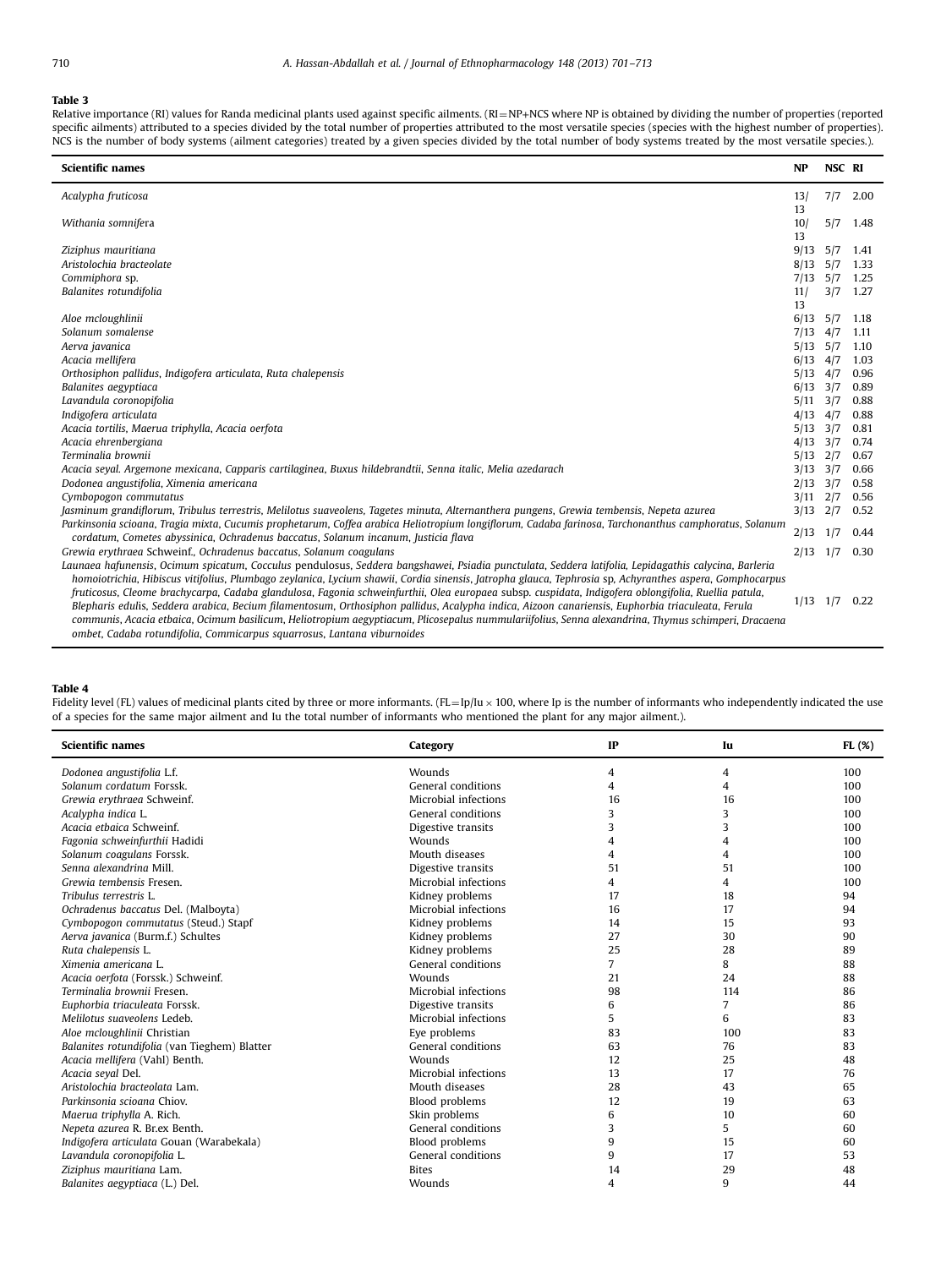# <span id="page-10-0"></span>Table 4 (continued )

| <b>Scientific names</b>                             | Category             | IP | Iu               | FL (%) |
|-----------------------------------------------------|----------------------|----|------------------|--------|
| Lavandula coronopifolia L.                          | Digestive tracts     | 7  | 17               | 41     |
| Indigofera articulata Gouan (Ayrobeya)              | Wounds               | 4  | 10               | 40     |
| Indigofera articulata Gouan (Ayrobeya)              | Blood problems       | 4  | 10               | 40     |
| Orthosiphon pallidus Royle ex Benth. (Abursaafiqi). | Microbial infections | 6  | 16               | 38     |
| Parkinsonia scioana Chiov.                          | <b>Wounds</b>        |    | 19               | 37     |
| Solanum somalense Franch.                           | Head problems        | 4  | 10               | 40     |
| Acacia tortilis (Forssk.) Hayne                     | Wounds               | 3  | 9                | 33     |
| Acacia tortilis (Forssk.) Hayne                     | Microbial infections | 3  | 9                | 33     |
| Acacia tortilis (Forssk.) Hayne                     | General conditions   | 3  | 9                | 33     |
| Solanum somalense Franch.                           | Wounds               | 4  | 12               | 33     |
| Withania somnifera (L.) Dunal                       | Microbial infections | 6  | 18               | 33     |
| Balanites aegyptiaca (L.) Del.                      | Microbial infections | 3  | 9                | 33     |
| Indigofera articulata Gouan (Ayrobeya)              | Wounds               | 5  | 15               | 33     |
| Orthosiphon pallidus Royle ex Benth. (Abursaafiqi)  | Digestive transits   | 5  | 16               | 31     |
| Acalypha fruticosa Forssk.                          | Wounds               | 9  | 29               | 31     |
| Commiphora sp.                                      | Kidney problems      | 3  | 10 <sup>10</sup> | 30     |
| Commiphora sp.                                      | Digestive transits   | 3  | 10               | 30     |
| Acalypha fruticosa Forssk.                          | General conditions   | 8  | 29               | 28     |
| Solanum somalense Franch.                           | General conditions   | 3  | 15               | 20     |
| Orthosiphon pallidus Royle ex Benth. (Abursaafiqi)  | General conditions   | 4  | 16               | 25     |
| Ziziphus mauritiana Lam.                            | Microbial infections | 7  | 27               | 26     |
| Aristolochia bracteolata Lam.                       | General conditions   | 10 | 43               | 23     |
| Acalypha fruticosa Forssk.                          | Microbial infections | 6  | 29               | 21     |
| Withania somnifera (L.) Dunal                       | General conditions   | 3  | 12               | 25     |
| Acacia mellifera (Vahl) Benth.                      | Blood problems       | 3  | 17               | 18     |
| Acacia seyal Del.                                   | Digestive transits   | 3  | 17               | 18     |
| Withania somnifera (L.) Dunal                       | Kidney problems      | 3  | 18               | 17     |
| Withania somnifera (L.) Dunal                       | Blood problems       | 3  | 18               | 17     |
| Aloe mcloughlinii Christian                         | Digestive transits   | 15 | 100              | 15     |
| Terminalia brownii Fresen.                          | General conditions   | 16 | 114              | 14     |
| Ziziphus mauritiana Lam.                            | General conditions   | 4  | 30               | 13     |
| Ziziphus mauritiana Lam.                            | Digestive transits   | 4  | 30               | 13     |
| Balanites rotundifolia (van Tieghem) Blatter        | Digestive transits   | 6  | 76               | 8      |
| Balanites rotundifolia (van Tieghem) Blatter        | Microbial infections | 6  | 76               | 8      |
| Aristolochia bracteolata Lam.                       | <b>Bites</b>         | 3  | 43               | 7      |

Table 5

Comparison of the uses of medicinal plants recorded with information gathered from the literature.

| Scientific name        | Local (Afar)<br>name | Ailments recorded in Djibouti<br>in the present study                                                                 | Some traditional medicines reported in the literature                                                                                                                                                                                                                                                                                                                                                                                                                                                                                                                                                                                                                                                                                                                                                                                                                               |
|------------------------|----------------------|-----------------------------------------------------------------------------------------------------------------------|-------------------------------------------------------------------------------------------------------------------------------------------------------------------------------------------------------------------------------------------------------------------------------------------------------------------------------------------------------------------------------------------------------------------------------------------------------------------------------------------------------------------------------------------------------------------------------------------------------------------------------------------------------------------------------------------------------------------------------------------------------------------------------------------------------------------------------------------------------------------------------------|
| Acacia seyal           | Qadgento             | after miscarriage                                                                                                     | Dysentery, wounds, stomach aches, Antimalarial (Ngutaa et al. 2010; Trotter and Logan, 1986), against diarrhoeas (Geissler<br>et al. 2002; Ngutaa et al. 2010).                                                                                                                                                                                                                                                                                                                                                                                                                                                                                                                                                                                                                                                                                                                     |
| Acacia tortilis        | Eqebto               | Diphtheria, vomiting, coughs,<br>wounds,<br>baby diseases                                                             | Against stomach aches and skin ailments, anti-coughs and indigestions, (Geissler et al.,<br>2002; Koch et al., 2005; Saini et al., 2008) anti-malaria, strengthen bones, and anti-kidney<br>problems (Koch et al., 2005;<br>Saini et al., 2008).                                                                                                                                                                                                                                                                                                                                                                                                                                                                                                                                                                                                                                    |
| Acalypha fruticosa     | Darmuusa             | Diphtheria, parasite infections,<br>colds,<br>discomforted baby, general<br>sickness.<br>wounds, fevers, tuberculosis | Venom antidotes, snake bite remedies (Hedberg et al., 1983; Koch et al., 2005) cure<br>stomach aches (Watt and Brandwijk, 1962; Hedberg et al. 1983; Koch et al., 2005;<br>Ashokan and Muthuraman, 2011), antifungal, against skin diseases or skin infections<br>(Ashokan and Muthuraman, 2011; Hamza et al., 2006) treat cough and gonorrhoea<br>(Hedberg et al., 1983; Watt and Brandwijk, 1962) anti-constipations (Cotton, 1996), cure<br>chest pains, and anti-cholera (Watt and Brandwijk, 1962; Hedberg et al., 1983), treat<br>conjunctivitis (Hedberg et al., 1983; Koch et al., 2005; Watt and Brandwijk, 1962), infected<br>wounds sedative (Samuelsson et al. 1991), treat smallpox, chickenpox, measles (Hamza<br>et al., 2006) cure for eczma (Fleurentin and Pelt, 1983; Lefloc'h et al., 1985), anti-epilepsy<br>(Fleurentin and Pelt, 1983, Zaidi and Crow, 2005) |
| Balanites rotundifolia | Alayto               | Parasites, malaria, jaundice,<br>asthma,<br>diabetes, stomach aches                                                   | Anti-diarrhoeas, against tiredness against GIT complications (emetic) and cure eye<br>infections (Zaidi and Crow, 2005, Teklehaymanot and Giday, 2010)                                                                                                                                                                                                                                                                                                                                                                                                                                                                                                                                                                                                                                                                                                                              |
| Melilotus suaveolens   | Meclab               | Polio, women sterility                                                                                                | Against digestion disorders (Moskalenko, 1987; Teklehaymanot and Giday, 2010), eye,<br>nose, throat, ear and teeth problems (Moskalenko, 1987; Dung and Loi, 1991)                                                                                                                                                                                                                                                                                                                                                                                                                                                                                                                                                                                                                                                                                                                  |
| Ochradenus baccatus    | Malboyta             | Diphtheria                                                                                                            | Back pains (Dung and Loi, 1991; El-Ghazali et al., 2010).                                                                                                                                                                                                                                                                                                                                                                                                                                                                                                                                                                                                                                                                                                                                                                                                                           |
| Orthosiphon pallidus   | Abursaafiqi          | Parasites, sun burns, stomach<br>aches,<br>kidney problems                                                            | Against urinary lithiasis, oedema, fevers, influenza, rheumatism, hepatitis and jaundice<br>(Watt and Brandwijk, 1962; Ashokan and Muthuraman, 2011)                                                                                                                                                                                                                                                                                                                                                                                                                                                                                                                                                                                                                                                                                                                                |
| Terminalia brownie     | Wayboyta             | Jaundice                                                                                                              | Against body swellings, allergies, eye, kidney problems, worms, yellow fevers of hepatitis<br>(Mbwambo et al., 2007; El-Ghazali et al., 2010) abortions, eye infections, fungal infections,<br>ring worms, and malaria (Kareru et al., 2007; Mbwambo et al., 2007)                                                                                                                                                                                                                                                                                                                                                                                                                                                                                                                                                                                                                  |
| Ziziphus mauritiana    | Kusra                | Dysentery, haemorrhage, eye<br>infections,<br>allergies, snake bites, constipations,<br>snake spits, sun burns        | Against diarrhoeas (Kareru et al. 2007, Tetalia et al., 2009), boils (Inngjerdingen et al.,<br>2004; Tetalia et al., 2009) internal heat, measles, impotency (Behera and Misra, 2005;<br>Inngjerdingen et al., 2004) cough, and asthma (Hedberg et al., 1983; Koch et al., 2005) also<br>antihelmetic (Hedberg et al., 1983; Watt and Brandwijk, 1962).                                                                                                                                                                                                                                                                                                                                                                                                                                                                                                                             |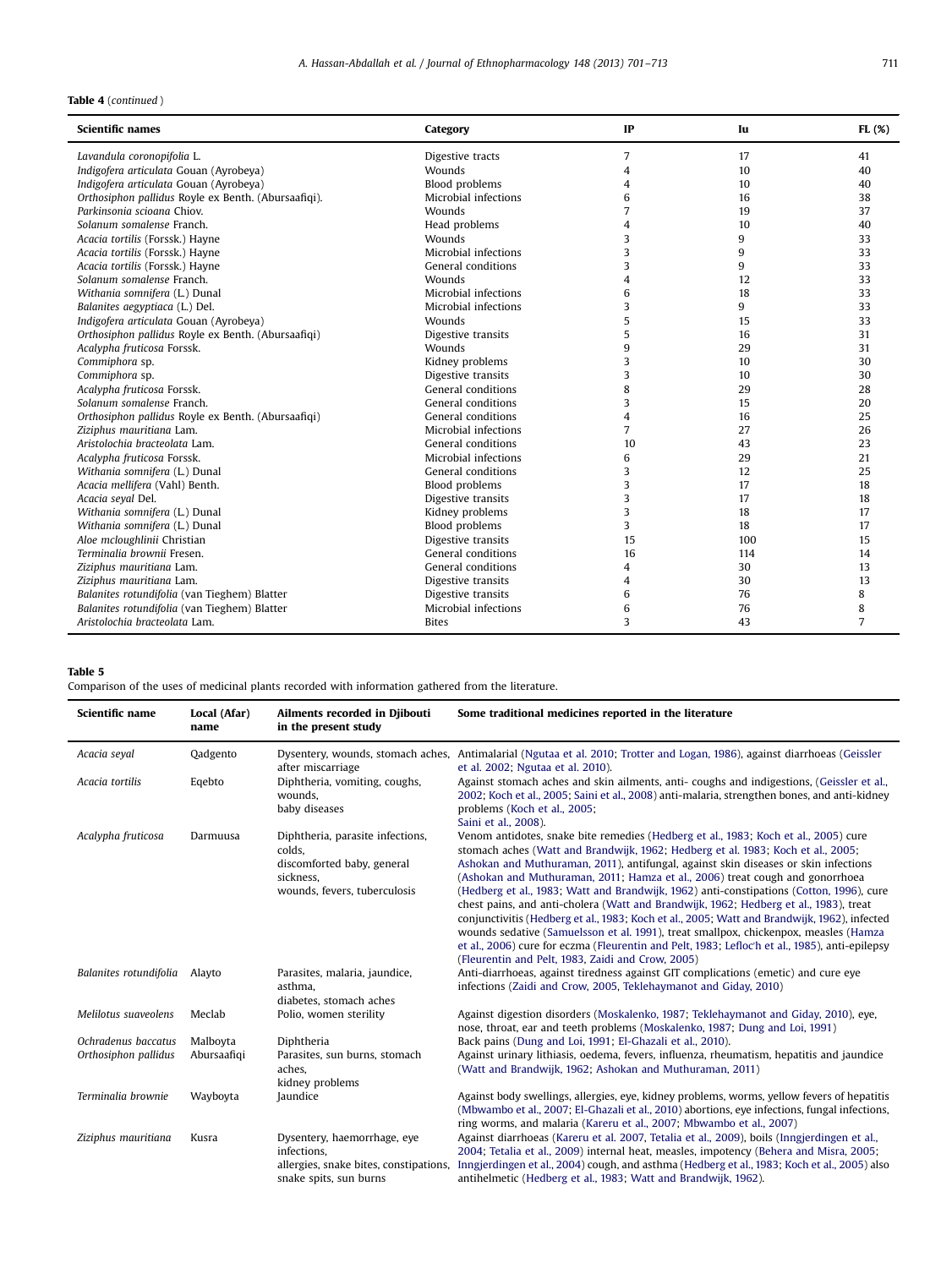#### <span id="page-11-0"></span>Table 5 (continued )

| Scientific name                               | Local (Afar)<br>name     | Ailments recorded in Djibouti<br>in the present study                                                              | Some traditional medicines reported in the literature                                                                                                                                                                                                                                                                                                                                                                                                                                              |
|-----------------------------------------------|--------------------------|--------------------------------------------------------------------------------------------------------------------|----------------------------------------------------------------------------------------------------------------------------------------------------------------------------------------------------------------------------------------------------------------------------------------------------------------------------------------------------------------------------------------------------------------------------------------------------------------------------------------------------|
| Grewia erythraea                              | Cedayto                  | Furuncles, diphtheria                                                                                              | Anti-coughs and cold respiratory diseases (Fleurentin and Pelt, 1983, Zaidi and Crow,<br>$2005$ ).                                                                                                                                                                                                                                                                                                                                                                                                 |
| Solanum somalense                             | Garbaaqaddoyta           | Disorders characterised by<br>abdominal<br>extension, loss of body, headaches,<br>wounds, colds, fevers, dysentery | Against colds and headaches, also fortifying weight (Behera and Misra, 2005;<br>Inngjerdingen et al., 2004).                                                                                                                                                                                                                                                                                                                                                                                       |
| Indigofera articulata<br>Dodonea angustifolia | Ayro-beya<br>Gaydar-cela | Haemorrhage<br>Skin problems, wounds                                                                               | Anti-malaria (Behera and Misra, 2005; Giday et al., 2007), analgesic, laxative, antipyretic,<br>anti-rheumatism, cure eczema, and treat skin ailments (Watt and Breyer-Brandwijk, 1981;<br>Giday et al., 2007) treat cancer, fevers and tuberculosis (Watt and Breyer-Brandwijk, 1981;<br>Mativandlela, 2009), against intestinal worms, and dysentery, cure external injuries cure<br>internal diseases, un-identified swellings and neck cancer (Behera and Misra, 2005; Giday<br>et al., 2007). |
| Withania somnifera                            | Oubaabulto               | Headaches, urinary infections,<br>coughs,<br>side aches, fungus, bronchitis,<br>tuberculosis, haemorrhage          | Treatment of wounds (Watt and Brever-Brandwijk, 1981; Samuelsson et al., 1993).                                                                                                                                                                                                                                                                                                                                                                                                                    |
| Commiphora sp.                                | Kurbeyta                 | Allergies, infections, diarrhoeas,<br>gastric,<br>urinary infections against<br>constipations                      | Detergent for mouth and throat, anti-bronchitis, against face and skin problems,<br>antiseptic, anti-coughs (Al-fatimi et al., 2007; Samuelsson et al., 1993), skin problems and<br>wounds, against snakebites, gonorrhoea, stomach disorders and livestock related diseases<br>(Al-Fatimi et al., 2007, Ali et al., 2008).                                                                                                                                                                        |
| Heliotropium<br>longiflorum                   | Data- amgada             | Allergies, teeth decays                                                                                            | Against commonly occurring diseases, like febril diseases (Wondimu et al., 2007).                                                                                                                                                                                                                                                                                                                                                                                                                  |
| Balanites aegyptiaca                          | Udda                     | Burns, lepra, wounds, tuberculosis,<br>haemorrhage, infected wounds                                                | Purgative, anti-syphilis, antimalarial, antithelmintic, (Watt and Brandwijk, 1962; Hedberg<br>et al., 1983), bilharzias purgative, (Hussein et al., 1981; Hammiche and Maiza, 2006; Ali<br>et al., 2008 Iwu, 1993) against stomach diseases, anti-jaundice, cure diabetes (Hammiche<br>and Maiza, 2006), against sexually transmitted diseases, anti-rheumatism, digestion<br>problems, and anti-dysentery (Iwu, 1993; Hammiche and Maiza, 2006)                                                   |

invasive species. This calls for concerted efforts towards ecosystems protection. The current practice of harvesting medicinal plants directly from the forest is also adding to the problem as far as some commonly used species are concerned, which requires introduction of methods that ensure the sustainable use of the resource. Despite attempts by the government of Djibouti to plant seedslings of Juniperus procera, the situation is worsening. To ease this situation, the forest development programme in Djibouti needs to work towards encouraging plant cultivation with possible ultimate domestication of selected priority species and their protection in nature; the former action is expected to reduce pressure on wild habitats.

Since there is a complete lack of phytotherapeutic evidence for many of the species, a logical step forward is to carry out phytochemical and pharmacological studies in order to confirm the validity of the claims and properties attributed to these species. This will be a gateway to the promotion of the cultivation and commercialisation of medicinal plants in Randa Region for creating job opportunities and providing income for the unemployed members of the local community.

## References

- Abebe, D., Ayehu, A., 1993. Medicinal Plants and Enigmatic Health Practices of Northern Ethiopia. B.S.P.E, Addis Ababa, Ethiopia.
- Alexiades, M.N., 1996. Selected Guidelines for Ethnobotanical Research: A Field Manual. Advances in Economic Botany, 10. The New York Botanical Garden, Bronx.
- [Al-Fatimi, M., Wurster, M., Schroder, G., Lindequist, U., 2007. Antioxidant, anti](http://refhub.elsevier.com/S0378-8741(13)00369-3/sbref1)[microbial and cytotoxic activities of selected medicinal plants from Yemen.](http://refhub.elsevier.com/S0378-8741(13)00369-3/sbref1) [Journal of Ethnopharmacology 111, 657](http://refhub.elsevier.com/S0378-8741(13)00369-3/sbref1)–666.
- [Ali, N.A.A., Wurster, M., Arnold, N., Lindequist, U., Wessjohan, L., 2008. Essential oil](http://refhub.elsevier.com/S0378-8741(13)00369-3/sbref2) [composition from oleogum resin of Soqotraen Commiphora kua. Records of](http://refhub.elsevier.com/S0378-8741(13)00369-3/sbref2) [Natural Products 2 \(3\), 70](http://refhub.elsevier.com/S0378-8741(13)00369-3/sbref2)–75.
- [Ashokan, K., Muthuraman, M.S., 2011. Anticancer studies on Orthosiphon pallidus](http://refhub.elsevier.com/S0378-8741(13)00369-3/sbref3) [Royle and Peristrophe bicalyculata Nees. Journal of Pharmacy Research 4 \(8\),](http://refhub.elsevier.com/S0378-8741(13)00369-3/sbref3) 2654–[2656.](http://refhub.elsevier.com/S0378-8741(13)00369-3/sbref3)

Awaleh, M., 2011. Environnemental Sciences, Science de La Terre, Centre d'étude et de Recherche à Djibouti. Rapport d'actitvité.

- [Balick, M., Cox, P., 1996. Plants, Culture and People. Scienti](http://refhub.elsevier.com/S0378-8741(13)00369-3/sbref4)fic American, [New York.](http://refhub.elsevier.com/S0378-8741(13)00369-3/sbref4)
- [Behera, S.K., Misra, M.K., 2005. Indigenous phytotherapy for genito-urinary diseases](http://refhub.elsevier.com/S0378-8741(13)00369-3/sbref5) [used by the Kandha tribe of Orissa, Indian. Journal of Ethnopharmacology 102,](http://refhub.elsevier.com/S0378-8741(13)00369-3/sbref5) 319–[325.](http://refhub.elsevier.com/S0378-8741(13)00369-3/sbref5)
- [Bennett, B.C., Prance, G.T., 2000. Introduced plants in the indigenous pharmaco](http://refhub.elsevier.com/S0378-8741(13)00369-3/sbref6)[poeia of northern South America. Economic Botany 54, 90](http://refhub.elsevier.com/S0378-8741(13)00369-3/sbref6)–102.
- [Cotton, C.M., 1996. Ethnobotany: Principles and Applications. John Wiley and Sons,](http://refhub.elsevier.com/S0378-8741(13)00369-3/sbref7) [New York p. 424.](http://refhub.elsevier.com/S0378-8741(13)00369-3/sbref7)
- [Dung, N.X.D., Loi, D.T., 1991. Selection of traditional medicines for study. Journal of](http://refhub.elsevier.com/S0378-8741(13)00369-3/sbref8) [Ethnopharmacology 32, 57](http://refhub.elsevier.com/S0378-8741(13)00369-3/sbref8)–70.
- [El-Ghazali, G.E., Al-Khalifa, K.S., Saleem, G.A., Abdallah, E.M., 2010. Traditional](http://refhub.elsevier.com/S0378-8741(13)00369-3/sbref9) [medicinal plants indigenous to Al-Rass province, Saudi Arabia. Journal of](http://refhub.elsevier.com/S0378-8741(13)00369-3/sbref9) [Medicinal Plants Research 4 \(24\), 2680](http://refhub.elsevier.com/S0378-8741(13)00369-3/sbref9)–2683.
- [Fleurentin, J., Pelt, J-M., 1982. Repertory of drugs and medicinal plants of Yemen.](http://refhub.elsevier.com/S0378-8741(13)00369-3/sbref10) [Journal of Ethnopharmacology 6, 85](http://refhub.elsevier.com/S0378-8741(13)00369-3/sbref10)–108.
- [Fleurentin, J., Pelt, J-M., 1983. Repertory of drugs and medicinal plants of Yemen.](http://refhub.elsevier.com/S0378-8741(13)00369-3/sbref11) [Journal of Ethnopharmacology I, 183](http://refhub.elsevier.com/S0378-8741(13)00369-3/sbref11)–203.
- [Friedman, J., Yaniv, Z., Dafni, A., Palewitch, D., 1986. A preliminary classi](http://refhub.elsevier.com/S0378-8741(13)00369-3/sbref12)fication of [the healing potential of medicinal plants, based on the rational analysis of an](http://refhub.elsevier.com/S0378-8741(13)00369-3/sbref12) ethnopharmacological fi[eld survey among Bedouins in Negev Desert. Israel](http://refhub.elsevier.com/S0378-8741(13)00369-3/sbref12) [Journal of Ethnopharmacology 16, 275](http://refhub.elsevier.com/S0378-8741(13)00369-3/sbref12)–287.
- [Geissler, P.W., Harris, S.T., Prince, R.J., Olsen, A., Odhiambo, R.A., Oketch-Rabah, H.,](http://refhub.elsevier.com/S0378-8741(13)00369-3/sbref13) [Madiega, P.A., Andersen, A., Mølgaard, P., 2002. Medicinal plants used by Luo](http://refhub.elsevier.com/S0378-8741(13)00369-3/sbref13) [mothers and children in Bondo district. Kenya Journal of Ethnopharmacology](http://refhub.elsevier.com/S0378-8741(13)00369-3/sbref13) [83, 39](http://refhub.elsevier.com/S0378-8741(13)00369-3/sbref13)–54.
- [Giday, M., Asfaw, Z., Elmqvist, T., Woldu, Z., 2003. An ethnobotanical study of](http://refhub.elsevier.com/S0378-8741(13)00369-3/sbref14) [medicinal plants used by the Zay People in Ethiopia. Journal of Ethnopharma](http://refhub.elsevier.com/S0378-8741(13)00369-3/sbref14)[cology 85, 43](http://refhub.elsevier.com/S0378-8741(13)00369-3/sbref14)–52.
- [Giday, M., Teklehaymanot, T., Animut, A., Mekonnen, Y., 2007. Medicinal plants of](http://refhub.elsevier.com/S0378-8741(13)00369-3/sbref15) [the Shinasha, Agew-awi and Amhara peoples in northwest Ethiopia. Journal of](http://refhub.elsevier.com/S0378-8741(13)00369-3/sbref15) [Ethnopharmacology 110, 516](http://refhub.elsevier.com/S0378-8741(13)00369-3/sbref15)–552.
- [Hammiche, V., Maiza, K., 2006. Traditional medicine in Central Sahara: Pharmaco](http://refhub.elsevier.com/S0378-8741(13)00369-3/sbref16)poeia of Tassili N'[ajjer. Journal of Ethnopharmacology 105, 358](http://refhub.elsevier.com/S0378-8741(13)00369-3/sbref16)–367.
- [Hamza, O.J.M., Carolien, J.P., van den Bout-van den, Beukel, Mecky, I.N., Matee,](http://refhub.elsevier.com/S0378-8741(13)00369-3/sbref17) [Moshi, M.J., Frans, H.M., Mikx, Selemani, H.O., Mbwambo, Z.H., Van der Ven, A.J.](http://refhub.elsevier.com/S0378-8741(13)00369-3/sbref17) [A.M., Verweij, P.E., 2006. Antifungal activity of some Tanzanian plants used](http://refhub.elsevier.com/S0378-8741(13)00369-3/sbref17) [traditionally for the treatment of fungal infections. Journal of Ethnopharmacol](http://refhub.elsevier.com/S0378-8741(13)00369-3/sbref17)[ogy 108, 124](http://refhub.elsevier.com/S0378-8741(13)00369-3/sbref17)–132.
- [Hedberg, I., Hedberg, O., Madatic, P.J., Mshigeni, K.E., Mshiif, E.N., Samuelsson, G.,](http://refhub.elsevier.com/S0378-8741(13)00369-3/sbref18) [1983. Inventory of plants used in traditional medicine in Tanzania. II. Plants](http://refhub.elsevier.com/S0378-8741(13)00369-3/sbref18) [of the families Dilleniaceae-Opiliaceae. Journal of Ethnopharmacology 9,](http://refhub.elsevier.com/S0378-8741(13)00369-3/sbref18) 105–[128.](http://refhub.elsevier.com/S0378-8741(13)00369-3/sbref18)